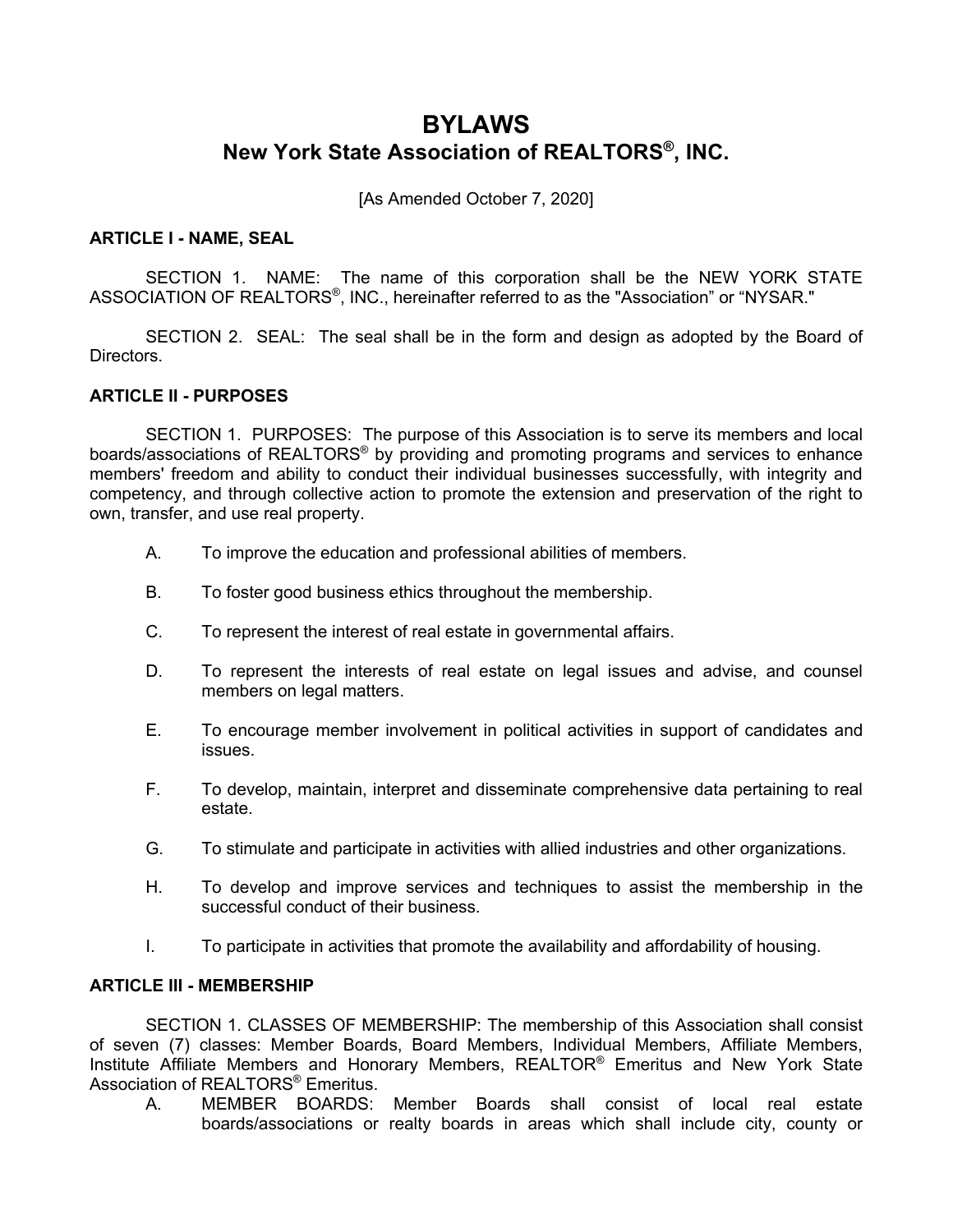intercounty boards hereinafter referred to as Member Boards. A group of brokers interested in forming a Board of REALTORS® may do so following the procedures and requirements of the NATIONAL ASSOCIATION OF REALTORS® which are in effect at the time of application.

B. BOARD MEMBERS: Board Members shall be either REALTOR® Members, REALTOR® ASSOCIATE Members or Designated REALTOR® Members in good standing.

> 1. REALTOR® Members shall be principals of real estate firms, or individuals employed by or affiliated as independent contractors with REALTOR<sup>®</sup> principals of real estate firms, deemed qualified for  $REALTOR^@$  Membership by the local board. Individuals who, as sole proprietors, partners, corporate officers or branch office managers, are engaged actively in the real estate profession, including buying, selling, exchanging, renting or leasing, managing, appraising for others for compensation, counseling, building, developing or subdividing real estate, and who maintain or are associated with an established real estate office in the state of New York or a state contiguous thereto. All persons who are partners in a partnership, or all officers in a corporation who are actively engaged in the real estate profession within the state or a state contiguous thereto shall qualify for REALTOR<sup>®</sup> membership only and each is required to hold REALTORS<sup>®</sup> Membership (except as provided in paragraph 2 of this section) in a Board of  $REALTORS<sup>®</sup>$  within the state or a state contiguous thereto unless otherwise qualified for Institute Affiliate Membership as described in Section 1 (e) of Article III.

> 2. In the case of a real estate firm, partnership, or corporation, whose business activity is substantially all commercial, only those principals actively engaged in the real estate business in connection with the same office, or any other offices within the jurisdiction of the board in which one of the firm's principals holds REALTOR<sup>®</sup> membership shall be required to hold REALTOR<sup>®</sup> membership unless otherwise qualified for Institute Affiliate Membership as described in Section 1 (e) of Article III.

> 3. REALTOR-ASSOCIATE® Members shall be those independent contractors and salespersons or licensed or certified appraisers or licensed assistant appraiser, who are affiliated with or employed by a REALTOR<sup>®</sup> Member or a firm, partnership, or corporation of which any REALTOR<sup>®</sup> Member is a principal, sole proprietors, partners, corporate officers or branch office managers and who are deemed qualified for REALTOR-ASSOCIATE® Membership by the local board.

> 4. Designated REALTOR® Members. Each firm (or office in the case of firms with multiple office locations) shall designate in writing one REALTOR<sup>®</sup> Member who shall be responsible for all duties and obligations of Membership including the obligation to arbitrate pursuant to Article 17 of the Code of Ethics and the payment of Board dues as established in Article VII, Section 3 of these Bylaws. The "Designated REALTOR®" must be a sole proprietor, partner, corporate officer, or branch manager acting on behalf of the firm's principal and must meet all other qualifications for REALTOR<sup>®</sup> Membership established in Article III, Section B1.

C. INDIVIDUAL MEMBERS: A REALTOR<sup>®</sup> member shall be any individual engaged in the real estate profession as a principal, partner, corporate officer or branch office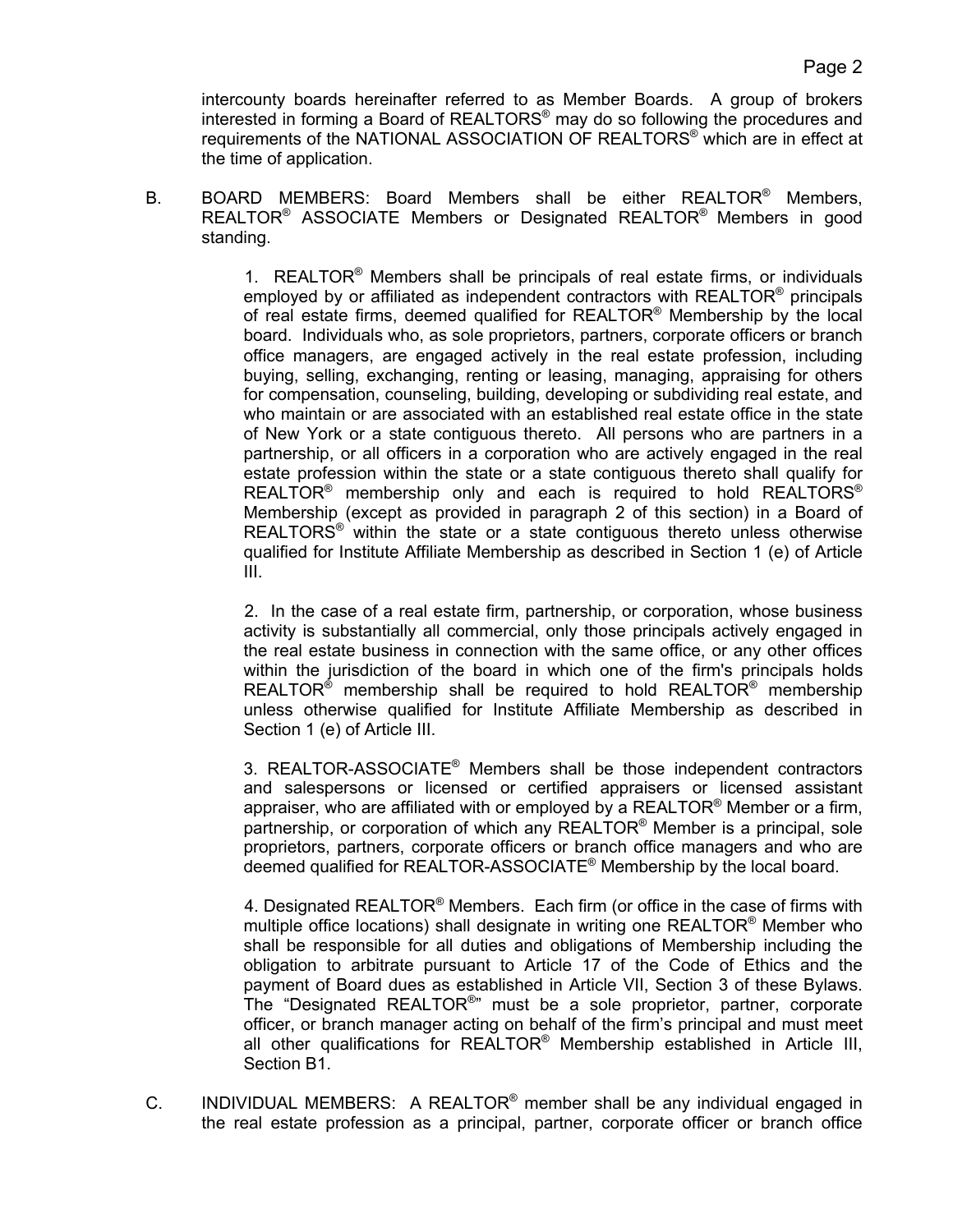manager acting on behalf of the firm's principal (s) and licensed or certified individuals affiliated with said REALTOR® member whose principal place of business is located in an area outside the jurisdiction of any member board who meets the qualifications for REALTOR<sup>®</sup> membership established by the state association. Secondary REALTOR<sup>®</sup> membership shall also be available to individuals who hold primary membership in a board/association in another state and who desire to obtain direct membership in the state association without holding membership in a local board/association in the state.

Individuals who are engaged in the real estate profession other than as sole proprietors, partners, corporate officers or branch office managers and are associated with a REALTOR<sup>®</sup> member and meet the qualifications shall be eligible for REALTOR<sup>®</sup> membership.

1. A REALTOR<sup>®</sup> Member who is a principal of a real estate firm, partnership, or corporation may use the terms REALTOR® and REALTORS® only if all the principals of such firm, partnership, or corporation who are actively engaged in the real estate profession within the state or a state contiguous thereto are REALTOR® Members of the Board or Institute Affiliate Members as described in Section 1 (e) of Article III.

(a) In the case of a REALTOR<sup>®</sup> member who is a principal of a real estate firm, partnership, or corporation whose business activity is substantially all commercial, the right to use the term REALTOR<sup>®</sup> or REALTORS® shall be limited to the office locations in which a principal, partner, corporate officer, or branch office manager of the firm, partnership, or corporation operates additional places of business in which no principal, partner, corporate officer, or branch office manager holds REALTOR<sup>®</sup> membership, the term REALTOR<sup>®</sup> or REALTORS<sup>®</sup> may not be used in any reference to those additional places of business.

- D. AFFILIATE MEMBERS: Individuals, organizations, or corporations other than REALTORS<sup>®</sup> or licensed or certified appraisers or REALTOR-ASSOCIATES<sup>®</sup> shall be elected to Affiliate Membership as provided in SECTION 2 of this ARTICLE. Affiliate Members may be appointed to committees.
- E. INSTITUTE AFFILIATE MEMBERS shall be individuals who hold a professional designation awarded by an Institute, Society or Council affiliated with the NATIONAL ASSOCIATION OF REALTORS® that addresses a specialty area other than residential brokerage or individuals who otherwise hold a class of membership in such Institute, Society or Council that confers the right to hold office. Any such individual, if otherwise eligible, may elect to hold REALTOR® or REALTOR-ASSOCIATE® membership, subject to payment of applicable dues for such membership.

Individuals whose places of business are located in an area outside the jurisdiction of a Member Board of REALTORS® shall be eligible to apply for Institute Affiliate Membership if they meet the requirements as specified above.

F. New York State Association of REALTORS® EMERITUS: A REALTOR® Member who has been designated by the National Association of REALTORS<sup>®</sup> as a REALTOR<sup>®</sup> Emeritus, shall be designated as a New York State Association of REALTORS® EMERITUS". Also, a REALTOR® member who has held membership in the New York State Association of REALTORS<sup>®</sup> for a cumulative period of forty (40) years and has completed at least one (1) year of service as an officer, director, committee member or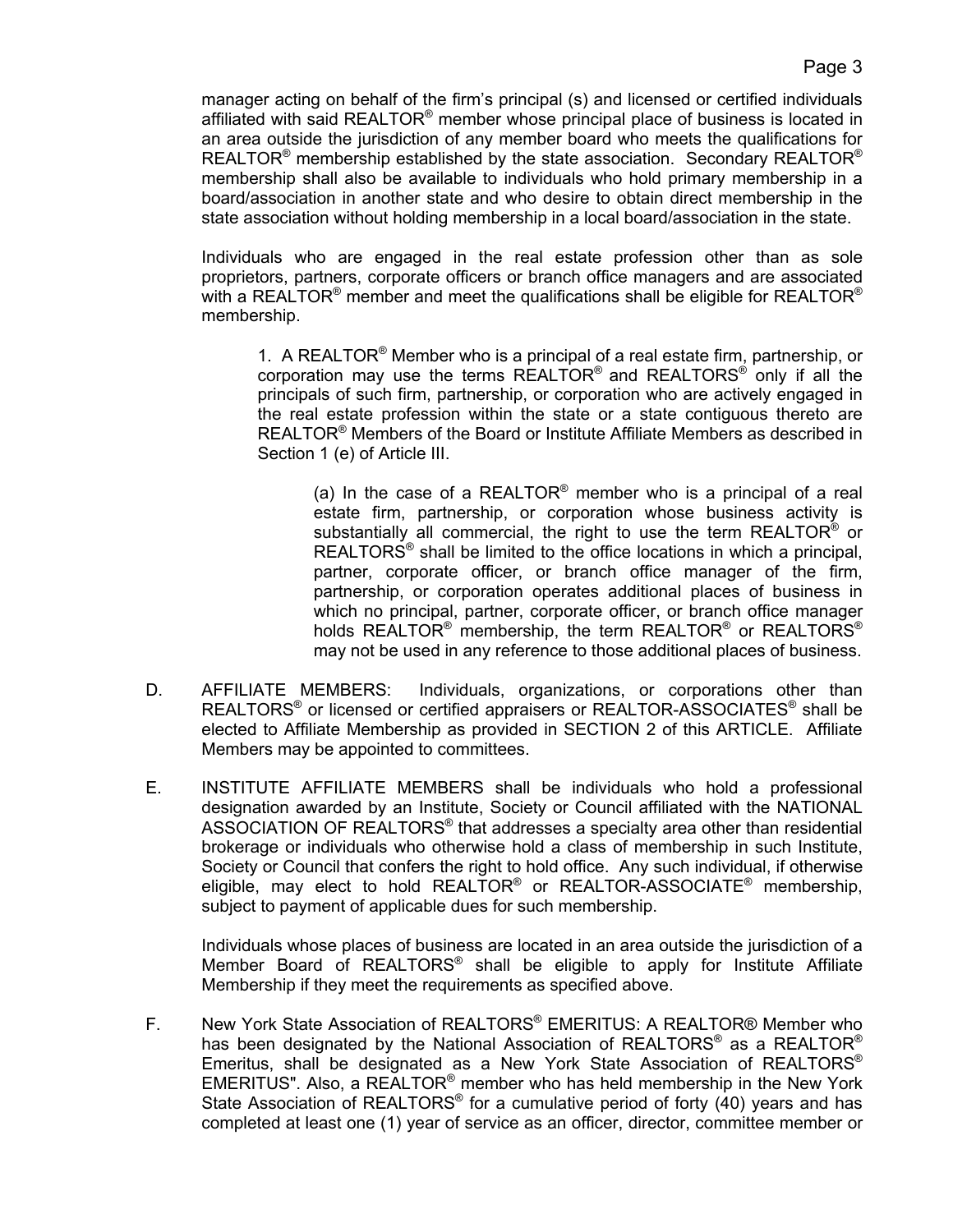Presidential Advisory Group appointee, shall upon certification by the board of directors be designated as a New York State Association of REALTORS<sup>®</sup> EMERITUS. Members designated as NAR REALTOR® Emeritus and/or NYSAR REALTOR® Emeritus shall be exempt from NYSAR dues and assessments.

G. Honorary Member: A REALTOR® Member who has held membership in the New York State Association of REALTORS<sup>®</sup> and has not been designated as a REALTOR<sup>®</sup> EMERITUS by the National Association of REALTORS®, yet because of service to the Association wishes to maintain an affiliation with the New York State Association of REALTORS®, upon approval by the Board of Directors, shall be an "Honorary Member".

SECTION 3. NEW MEMBER CODE OF ETHICS ORIENTATION: Applicants for Individual REALTOR<sup>®</sup> membership shall complete an orientation program on the Code of Ethics of not less than two hours and thirty minutes of instructional time. This requirement does not apply to applicants for REALTOR® membership who have completed comparable orientation in another association, provided that REALTOR<sup>®</sup> membership has been continuous, or that any break in membership is for one year or less.

Failure to satisfy this requirement within 60 days of the date of application will result in denial of the membership application.

Note 1: Orientation programs must meet the learning objectives and minimum criteria established from time to time by the NATIONAL ASSOCIATION OF REALTORS®.

SECTION 4. REALTOR® CODE OF ETHICS TRAINING: Effective January 1, 2019, through December 31, 2021, and for successive three year periods thereafter, each REALTOR<sup>®</sup> member of the association (with the exception of REALTOR® members granted REALTOR® Emeritus status by the National Association) shall be required to complete ethics training of not less than two hours and thirty minutes of instructional time. This requirement will be satisfied upon presentation of documentation that the member has completed a course of instruction conducted by this or another REALTOR® association, or the National Association of REALTORS®, which meets the learning objectives and minimum criteria established by the National Association of REALTORS® from time to time. REALTOR<sup>®</sup> members who have completed training as a requirement of membership in another association and REALTORS® members who have completed the New Member Code of Ethics Orientation during any three year cycle shall not be required to complete additional ethics training until a new three year cycle commences.

Failure to satisfy this requirement shall be considered a violation of a membership duty. Failure to meet the requirement in any three year cycle will result in suspension of membership for the first two months (January and February) of the year following the end of any three year cycle or until the requirement is met, whichever occurs sooner. On March 1 of that year, the membership of member who is still suspended as of that date will be automatically terminated.

SECTION 5. Use of the Terms REALTOR<sup>®</sup>, REALTORS<sup>®</sup> and REALTOR-ASSOCIATE<sup>®</sup>

A. Use of the terms REALTOR<sup>®</sup>, REALTORS<sup>®</sup>, or REALTOR-ASSOCIATE<sup>®</sup> by members shall, at all times, be subject to the provisions of the Constitution and the Bylaws of the NATIONAL ASSOCIATION OF REALTORS® and to the Rules and Regulations prescribed by its Board of Directors. The State Association shall have authority to control, jointly and in full cooperation with the NATIONAL ASSOCIATION OF REALTORS®, use of the terms within those areas of the state of New York not within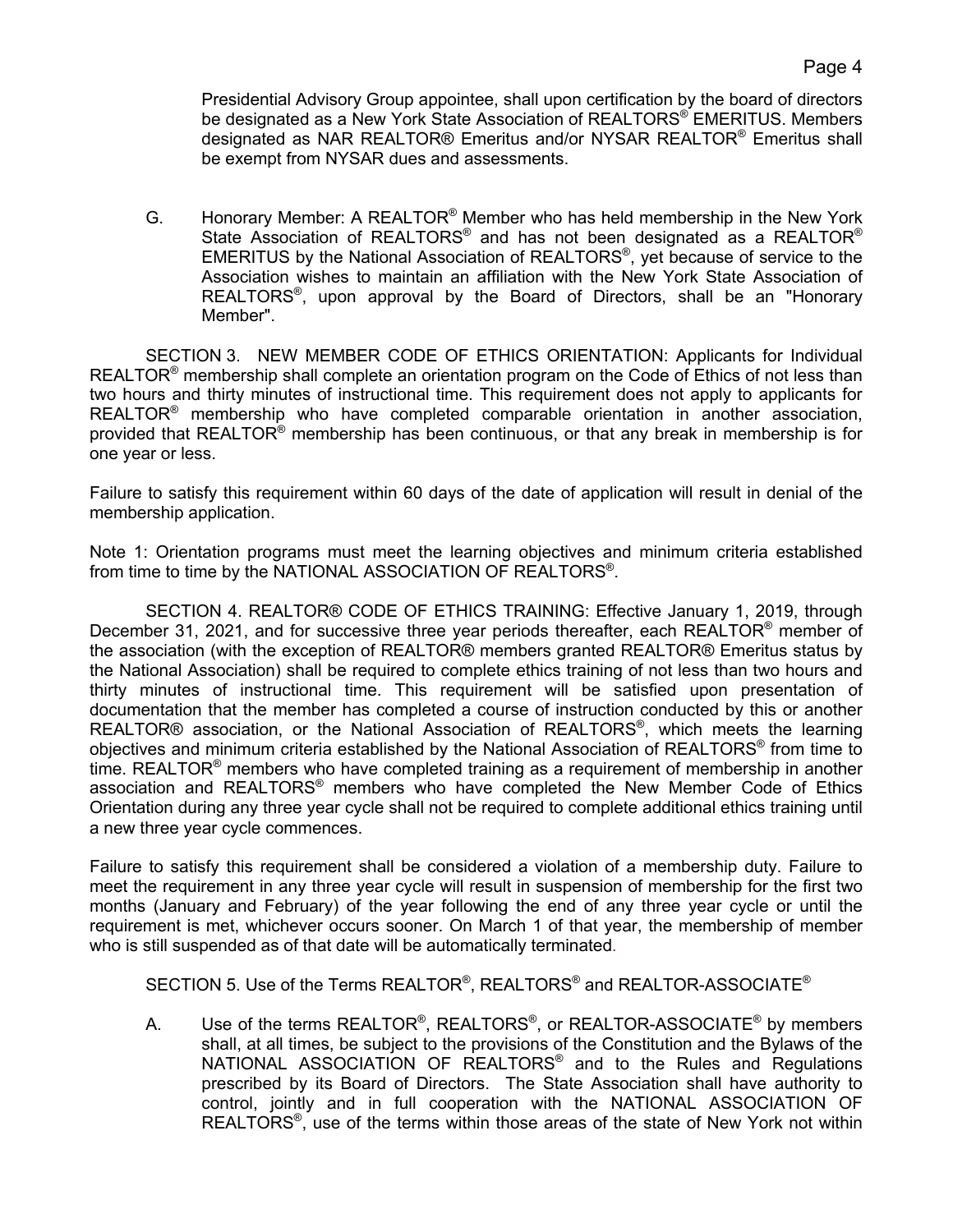the jurisdiction of a Member Board. Any misuse of the terms by members is a violation of a membership duty and may subject members to disciplinary action by the Board of Directors after a hearing as provided for in the association's Code of Ethics and Arbitration Manual. (Amended 5/2006)

- B. REALTOR<sup>®</sup> Members of the State Association shall have the privilege of using the terms REALTOR<sup>®</sup> and REALTORS<sup>®</sup> in connection with their business so long as they remain REALTOR® Members in good standing. No other class of members shall have this privilege.
- C. A REALTOR® Member who is a principal of a real estate firm, partnership or corporation may use the terms  $REALTOR^{\circ}$  or  $REALTORS^{\circ}$  only if all the principals of such firm, partnership or corporation who are actively engaged in the real estate profession within the state or a state contiguous thereto are  $REALTOR^@$  or Institute Affiliate Members.
- D. REALTOR-ASSOCIATE<sup>®</sup> Members of the State Association shall have the right to use the term REALTOR-ASSOCIATE<sup>®</sup> so long as they remain REALTOR-ASSOCIATE<sup>®</sup> Members in good standing and the REALTOR® Member with whom they are associated or by whom they are employed is also a REALTOR® Member in good standing.
- E. An Institute Affiliate Member shall not use the terms REALTOR®, REALTORS®, or REALTOR-ASSOCIATE® and shall not use the imprint of the emblem seal of the NATIONAL ASSOCIATION OF REALTORS®.

# *Article III, Section 2 (a) - (new NOTE):*

Note 1: Article IV, Section 2. of the National Association of REALTORS<sup>®</sup> Bylaws prohibits Member Boards from knowingly granting REALTOR<sup>®</sup> or REALTOR-ASSOCIATE<sup>®</sup> membership to any applicant who has an unfulfilled sanction pending which was imposed by another Board or Association of REALTORS® for violation of the Code of Ethics.

SECTION 2. ELECTION OF MEMBERS: Application for membership shall be made in writing upon forms prescribed by the Association. Such applications shall be referred to the Board of Directors. If approved by two-thirds (2/3) of the Board of Directors in attendance at a regular or special meeting at which there is a quorum, such applicants shall be declared elected. A mail vote of the members of the Board of Directors may be taken on applications.

### **ARTICLE IV - OFFICERS**

### SECTION 1. OFFICER TITLES & DUTIES:

A. PRESIDENT: The President of this Association shall preside at meetings of the Association and of the Board of Directors. The President shall have power to appoint all committees of this Association and the power to dissolve all committees except those specified in these Bylaws.

The President shall have the right to call special meetings of the Association and of the Board of Directors and shall serve as the Delegate for member boards of the Association at the Annual Delegate Body meeting of the National Association of REALTORS®. The President, with the Secretary/Treasurer, shall sign on behalf of the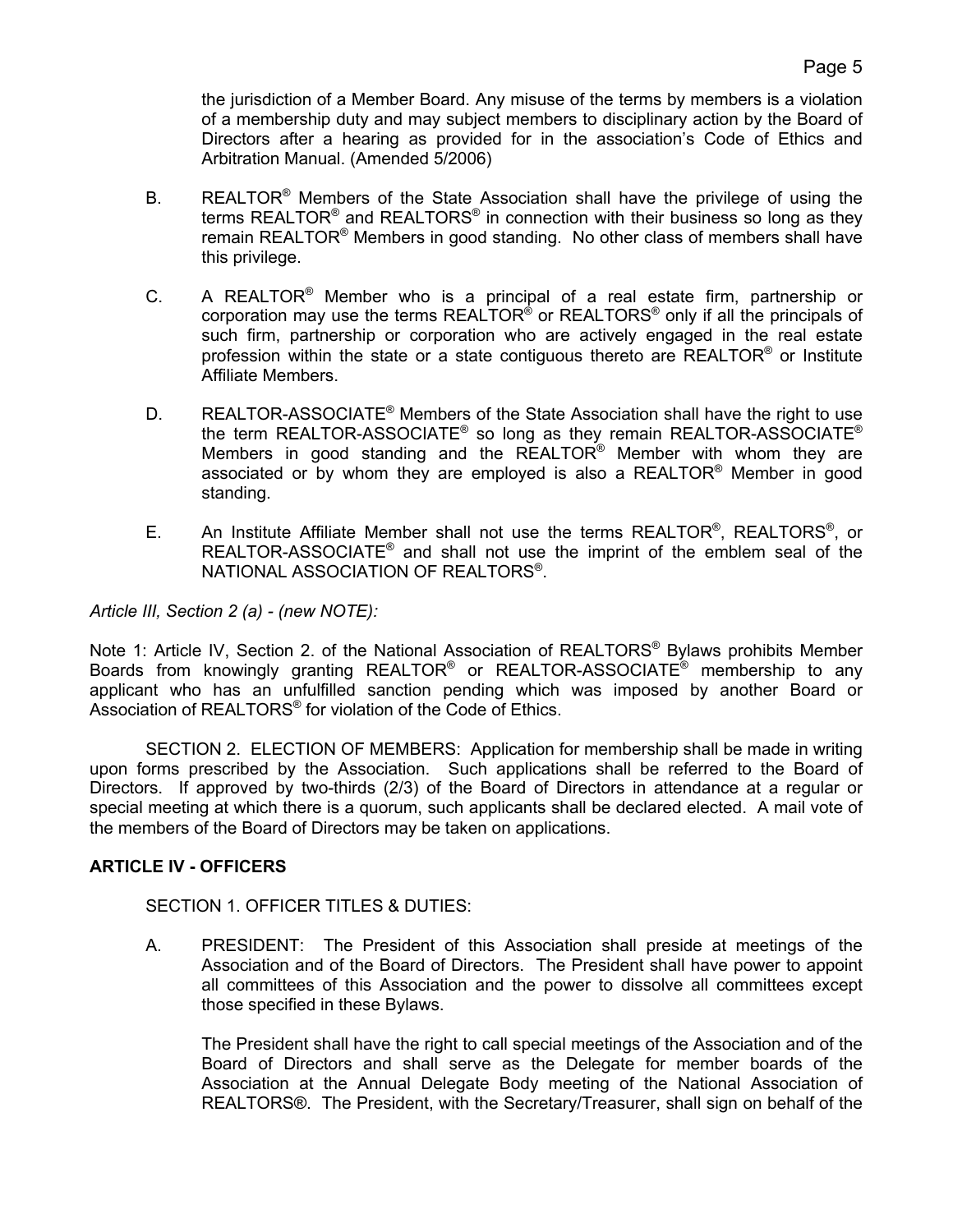Association such contracts as have been authorized by the Board of Directors or the Executive Committee.

The President shall perform such other duties as are provided by these Bylaws and as are incident to the office. The President shall also designate that the Secretary/Treasurer or Chief Executive Officer (CEO) may sign official communications of the Association and notices of meetings. Such designations may be changed from time to time at the sole discretion of the President.

- B. PRESIDENT-ELECT: The President-Elect shall perform the duties of the President in the event of their absence or disability, and shall perform such duties as may be enjoined by the Board of Directors. In the absence of unforeseen events, the President-Elect shall succeed to the Presidency immediately upon the position of President becoming vacant without an additional election.
- C. SECRETARY/TREASURER: The Secretary/Treasurer shall be responsible for keeping correct minutes of all meetings of the Association and of the Board of Directors. The Secretary/Treasurer shall issue calls for meetings, keep the roll of the members, have charge of all papers and records of the Association and shall perform such other duties as may be directed by the Board of Directors. The Secretary/Treasurer, with the President, shall sign on behalf of the Association such contracts as have been authorized by the Board of Directors. The Secretary/Treasurer will only be eligible for one (1) re-election.

The Secretary/Treasurer shall serve as Chairperson of the Budget and Finance Committee and also perform the usual duties incident to the office. The Secretary/Treasurer shall receive all the funds of the Association, and deposit them in such depository or institution as may be approved by the Directors. The Secretary/Treasurer shall prepare and present at meetings of the Board of Directors, a full and specific financial report detailing the income, expenses and investments of the association.

The Secretary/Treasurer shall keep regular books of account and shall have preserved and filed all vouchers for the payment of money. The Secretary/Treasurer shall have the accounts of the Association and its divisions audited at least annually by a Certified Public Accountant approved by the Board of Directors and shall facilitate a presentation to the Board of Directors by the CPA; such presentation shall detail the finances of the Association. Questions may be addressed to the CPA by any member of the Board of Directors. The Secretary/Treasurer shall immediately, upon expiration of their term of office, turn over to the successor Secretary/Treasurer all books, vouchers, money, and property of the Association in their possession. The Secretary/Treasurer shall give such bond for the faithful performance of their duties as may be prescribed by the Board of Directors, said bond to be paid for by the Association.

SECTION 2. TERM OF OFFICERS:

- A. The elective year shall be January 1 to December 31.
- B. The President, President-Elect, and Secretary/Treasurer shall each serve a term of one year.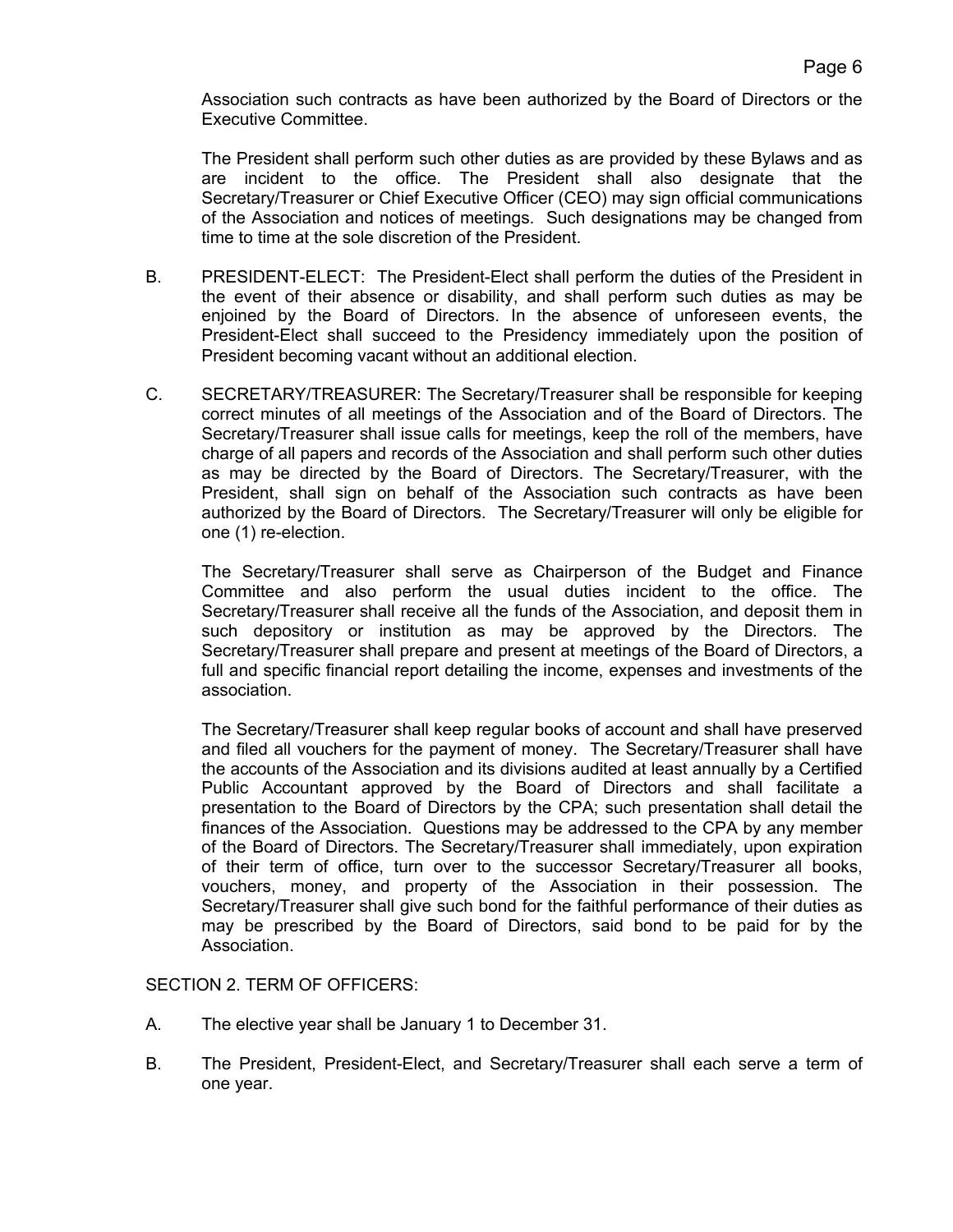# SECTION 3. LINE OF SUCCESSION DURING ELECTED TERM:

- A. In the event of the President's inability to complete the term of office as elected, the succession shall be:
	- 1. President-Elect
	- 2. Secretary/Treasurer
- B.In the event of the inability of the President-Elect or Secretary/Treasurer to serve in their respective office as required by these Bylaws, a special meeting of the Nominating Committee shall be called for the purpose of selecting qualified members to fill the existing vacancies subject to their election thereto by the Directors. Such election to be held at the next regularly scheduled business meeting of the Association or in the discretion of the Executive Committee, at a special meeting of the Board of Directors at a date, time and place to be determined.

SECTION 4. QUALIFICATIONS FOR OFFICERS: All candidates for an Officer position must be a NYSAR member in good standing and have at least one year of service on the NYSAR Board of Directors.

# SECTION 5. ELECTION OF OFFICERS:

- A. The election of Officers for the ensuing year shall take place at the Annual Meeting of the Board of Directors.
- B. Candidates for President-Elect or Secretary/Treasurer seeking the Nominating Committee's recommendation must submit a typed completed application, utilizing a process as the Chief Executive Officer determines is appropriate, that is provided by NYSAR with the signature of the candidate to the Chairperson of the Nominating Committee in care of the NYSAR CEO. Applications will be marked CONFIDENTIAL. Applications must be received by the NYSAR CEO during a period beginning from the date of the Nominating Committee's formal announcement to the Board of Directors of its recommendation for the ensuing year and ending August 31 of that year. After the date of August  $31<sup>st</sup>$ , the NYSAR CEO has 1 week to review submitted applications. Upon being notified by the NYSAR CEO of any issue with the application, the candidate will have 1 week to remedy any such issues. Thereafter, the NYSAR CEO will notify applicants whether their application has been accepted.
- C. Individuals seeking the office of Secretary/Treasurer or President-Elect not receiving the recommendation of the Nominating Committee may petition to be placed on the ballot only if they have submitted a new completed application at least thirty (30) days prior to the Annual Meeting of the Board of Directors, and have the endorsement of not less than one-third of the Member Boards. The petition and completed application must be submitted to the NYSAR CEO at least thirty (30) days prior to the Annual Meeting of the Board of Directors. Notification of any eligible petition would be made to each member of the Board of Directors at least twenty (20) days prior to the Annual Meeting. At the sole discretion of the presiding Officer, the election of any Officer shall be by either/or 1. signed paper ballot, 2. a show of hands, 3. voice vote, 4. electronic vote, or 5. utilizing a process as the presiding officer determines is appropriate. In any case where there are two (2) or more nominees for one office, and candidate who receives the majority of all votes cast shall be declared elected. In the absence of a majority, when there are three or more nominees, the nominee with the fewest votes will be eliminated from the ballot and a new vote taken. This process shall continue until one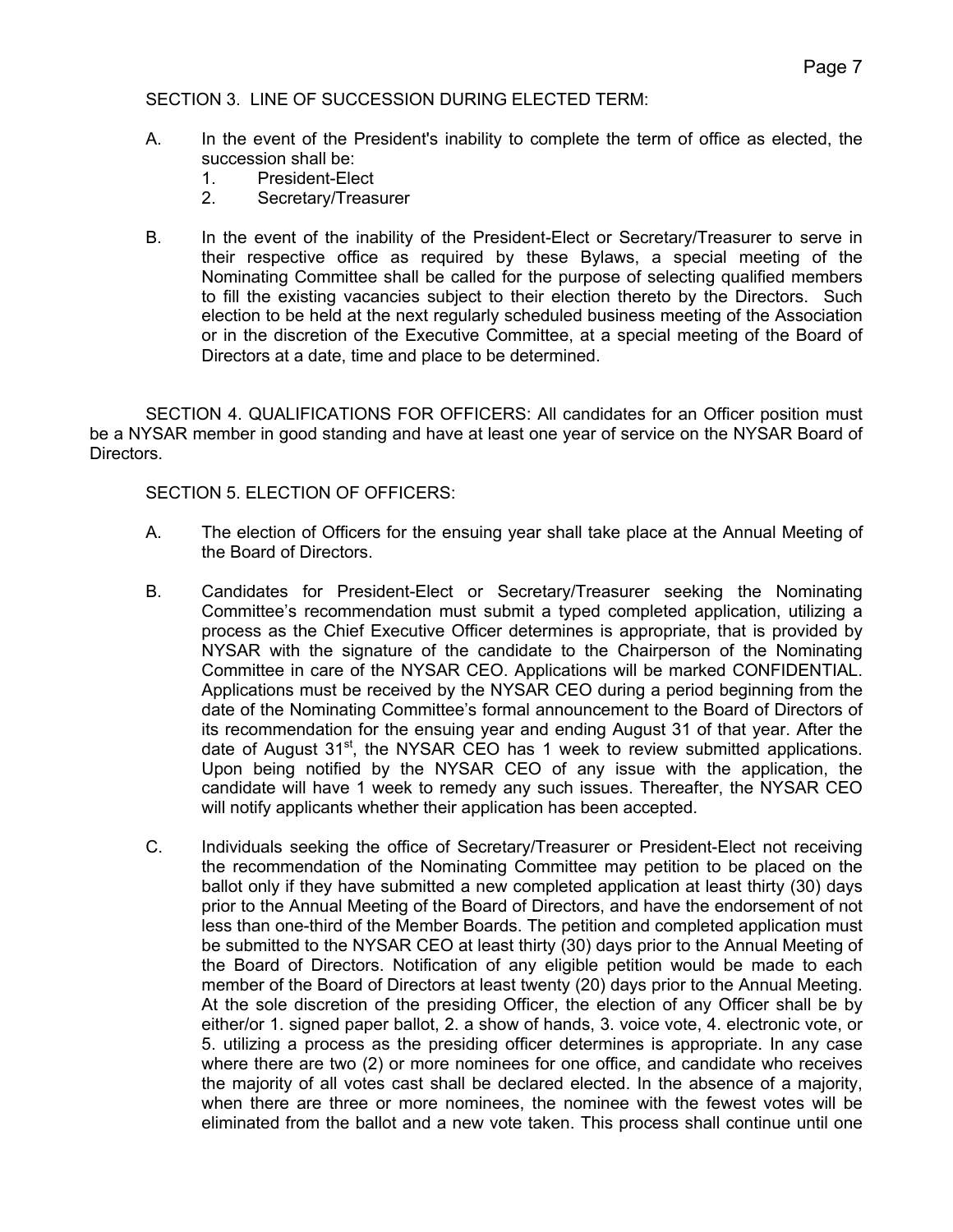of the last two remaining candidates receives a majority of all votes cast. No proxy vote is permitted.

- D. NYSAR Officers, members of the NYSAR Nominating Committee including alternates and NYSAR staff, may not endorse any candidate for statewide office.
- E. Candidates for office and/or a candidate's representative(s) are prohibited from contacting NYSAR Officers and members of the Nominating Committee including alternates with regards to promoting any candidacy.
- F. Nominating Committee members including alternates should contact appropriate NYSAR staff and not contact candidates to discuss matters related to the nominating process. Nominating Committee members are permitted to discuss personal or unrelated Association business with candidates.
- G. No candidate for office may also serve as a member of the Nominating Committee.

SECTION 6. REMOVAL OF OFFICERS: In the event that an Officer is deemed to be incapable of fulfilling the duties for which elected, but will not resign from office voluntarily, the Officer may be removed from office under the following procedure:

- A. A petition requiring the removal of an Officer and signed by not less than one-third of the voting Directors shall be filed with the President, or if the President is the subject of the petition, with the next-ranking officer, and shall specifically set forth the reasons the individual is deemed to be disqualified from further service.
- B. Upon receipt of the petition, and not less than twenty (20) days nor more than forty-five (45) days thereafter, a special meeting of the voting Directors shall be held, and the sole business of the meeting shall be to consider the charge against the Officer, and to render a decision on such petition.
- C. The special meeting shall be conducted by the President unless the President's continued service in office is being considered at the meeting. In such case, the nextranking officer will conduct the meeting of the hearing by the Directors. Provided a quorum is present, a three-fourths vote of Directors present and voting shall be required for removal from office.

# **ARTICLE V - DIRECTORS**

SECTION 1. COMPOSITION OF BOARD: Management of this Association shall be vested in the Board of Directors, each member of which shall be either a REALTOR® or REALTOR-ASSOCIATE<sup>®</sup> and shall be composed of the following: (a) the President, Chairperson or their designee of each Member Board; (b) one (1) representative who is a member of and designated by each Member Board for each three hundred fifty (350) REALTOR<sup>®</sup> and REALTOR-ASSOCIATE<sup>®</sup> members or fraction thereof; based upon the board membership as indicated in the records of the Association as of April 1st of each year; (c) all NYSAR Past Presidents; (d) the President or Chairperson of Divisions of the Association; (e) the Chairperson of each Standing Committee, as provided in these Bylaws, unless the Chair has already been named as a Director under the provisions as previously set forth; (f) each member of the Executive Committee, with the exception of the appointed local board executive officer, for the period of their term as a member of the Executive Committee providing that member has not already been named as a Director under provisions as previously set forth; and (g) the Officers of the Association.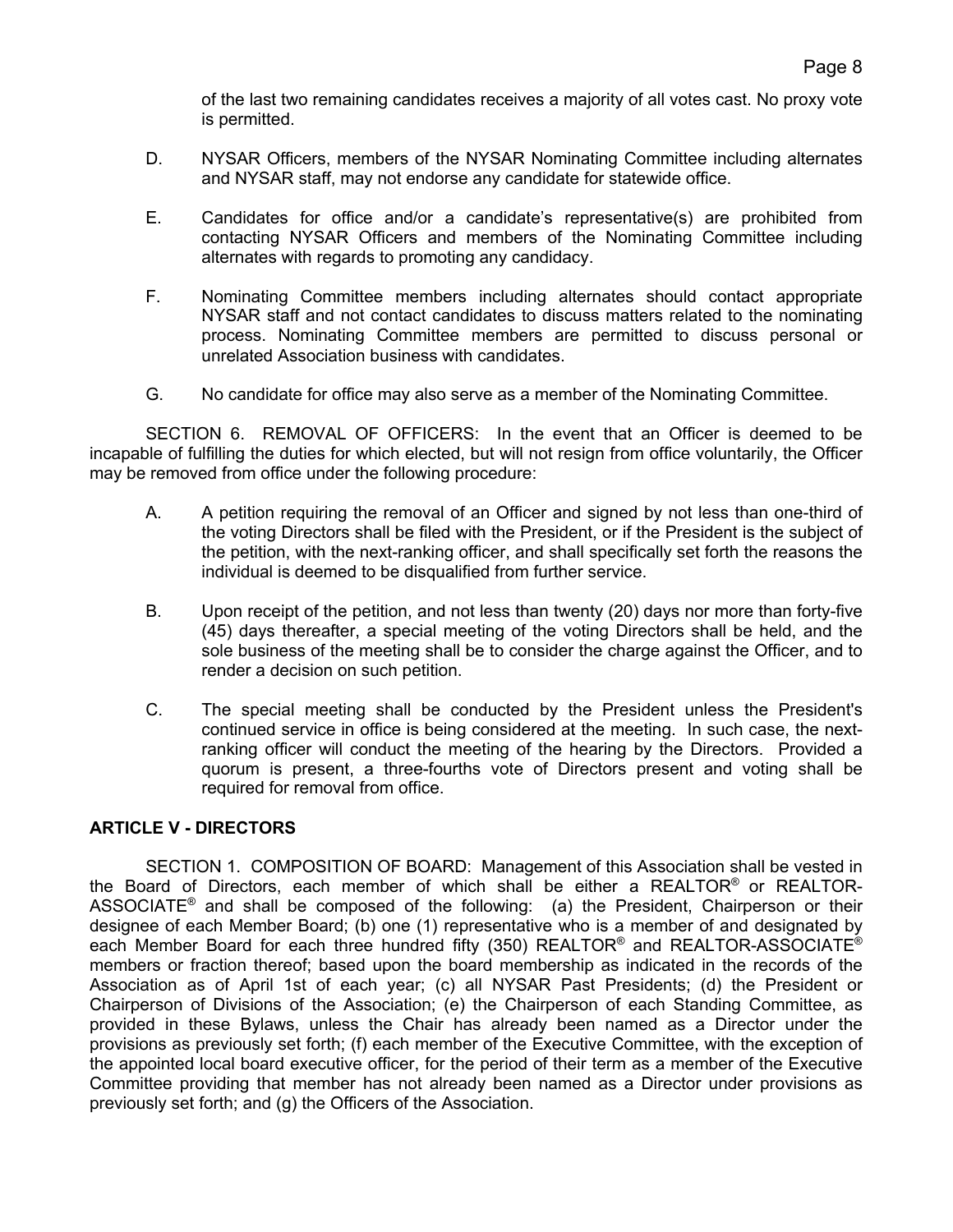SECTION 2. LENGTH OF TERMS: (a) Each Director of the Board of Directors representing a Member Board, as outlined in SECTION 1 (b) of this ARTICLE shall be appointed by that Member Board to the Board of Directors for a three (3) year term. However, any Director representing a Member Board, upon assuming a position as outlined elsewhere in SECTION 1 of this ARTICLE in which they will serve as a Director in that capacity and the Member Board shall then be entitled to designate another member for the period of that unexpired term. (b) The term of office for all Directors shall begin on January 1 of each year.

SECTION 3. MEETINGS: The Annual Meeting of the Board of Directors shall be held during the months of September or October, at a time and placed fixed by the Board. The business meetings of the Association shall be held at a time and location as determined by the Board of Directors.

SECTION 4. SPECIAL MEETINGS:

- A. Special Meetings of the Board of Directors may be called upon ten (10) days prior written notice by the President or President-Elect at any time and place, and such a meeting must be called thereby upon the written request of ten (10) or more members of the Board.
- B. Special Meetings of committees of the Board of Directors may be called upon at least twenty-four hours prior written notice by the President or President-Elect at any time and place.

SECTION 5. NOTICES OF SPECIAL MEETINGS:

- A. Notices of Special Meetings of the Board of Directors must be sent to each member at least ten (10) days prior to such meeting, but any member may, in writing, waive notice.
- B. Notices of Special Meetings of committees of the Board of Directors must be sent to each committee member by mail, facsimile or electronic communications, but any member may, in writing waive notice.

SECTION 6. QUORUM:

- A. A quorum for the transaction of business shall consist of not less than one-third of the Member Boards together with such other Directors as may be present. Each Director in attendance is entitled to one (1) vote. A majority vote of those present shall control except as otherwise provided herein.
- B. A quorum for the transaction of business shall consist of not less than one-third of the entire members of the committee.

SECTION 7. MAIL BALLOT: A mail vote may be taken by the President on any proposed measure provided a favorable vote of the majority of the members of the Board of Directors is secured within fourteen (14) days.

# SECTION 8. ATTENDANCE

A. Any Director, except the former Presidents of the Association, who shall be absent from two (2) consecutive regular meetings of the Board of Directors, shall automatically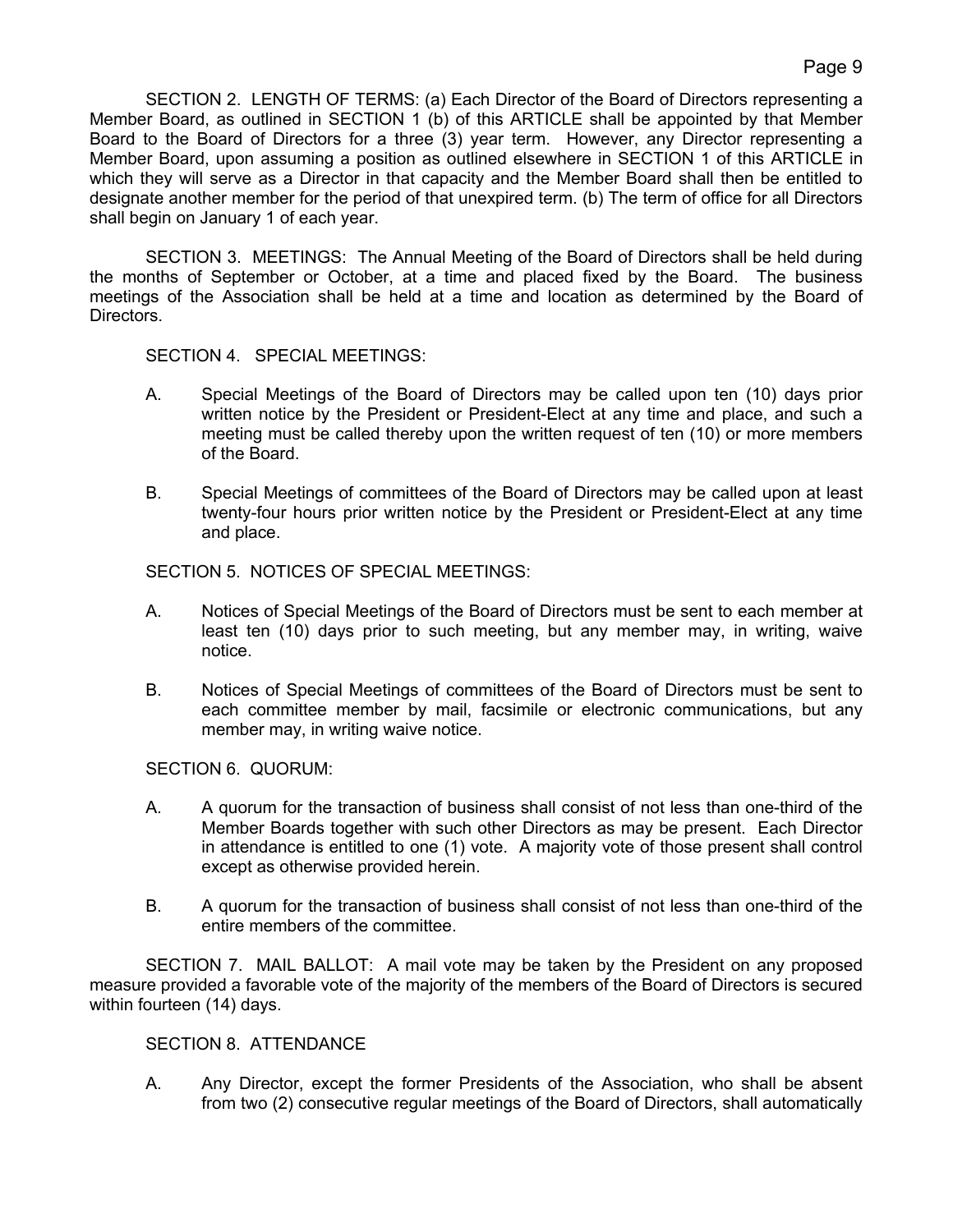forfeit their office. The Board of Directors may waive this provision if it has received a satisfactory written explanation for such absence.

B. Any one or more members of any committee of the Board of Directors may participate in a meeting of such Board committee by means of a conference telephone or similar communication equipment allowing all persons participating in the meeting to hear each other at the same time. Participants by such means shall constitute presence in person at a meeting.

SECTION 9. VACANCY: Any vacancy occurring among the designated Directors shall be filled by the Member Boards.

SECTION 10. CREATION OF DIVISIONS: The Board of Directors shall have the authority to, from time to time, create such Divisions of the Association as it deems proper and necessary provided the following provisions are adhered to:

- A. The objectives of the organization are beneficial to NYSAR and promote its mission; and
- B. The organization must represent an organized specialty, discipline, or interest in organized real estate; and
- C. Organizational actions are subject to approval by the NYSAR Board of Directors pursuant to these Bylaws; and
- D. The organization must be financially self-sufficient; and
- E. Classes of membership that possess the right to vote and/or hold office in the organization and designees are subject to the Three-Way Agreement, as modified by the provisions for Institute Affiliate Membership.

Such Divisions shall at all times remain subject to the regulation and control of the Board of Directors. The divisions may operate only in a manner and method prescribed and approved by the Board of Directors of the Association.

SECTION 11. Chief Executive Officer: The Chief Executive Officer shall be appointed by the Board of Directors and shall be the general administrative officer of the Association in charge of the Association Staff and Headquarters. The Chief Executive Officer's compensation shall be determined by the Compensation Committee. The Chief Executive Officer shall follow the reasonable requests of the elected Officers of the Association, but shall be responsible only to the Board of Directors.

SECTION 12. REMOVAL OF DIRECTORS: In the event that a Director I seemed to be incapable of fulfilling their duties, but will not resign as a member of the Board of Directors voluntarily, the Director may be removed from the Board under the following procedure:

- A. A petition requiring the removal of a Director and signed by not less than one-third of the voting Directors shall be filed with the President and shall specifically set forth the reasons the individual is deemed to be disqualified from further service.
- B. Upon receipt of the petition, and not less than twenty (20) days nor more than forty-five (45) days thereafter, a special meeting of the voting Directors shall be held, and the sole business of the meeting shall be to consider the charge against the Director, and to render a decision on such petition.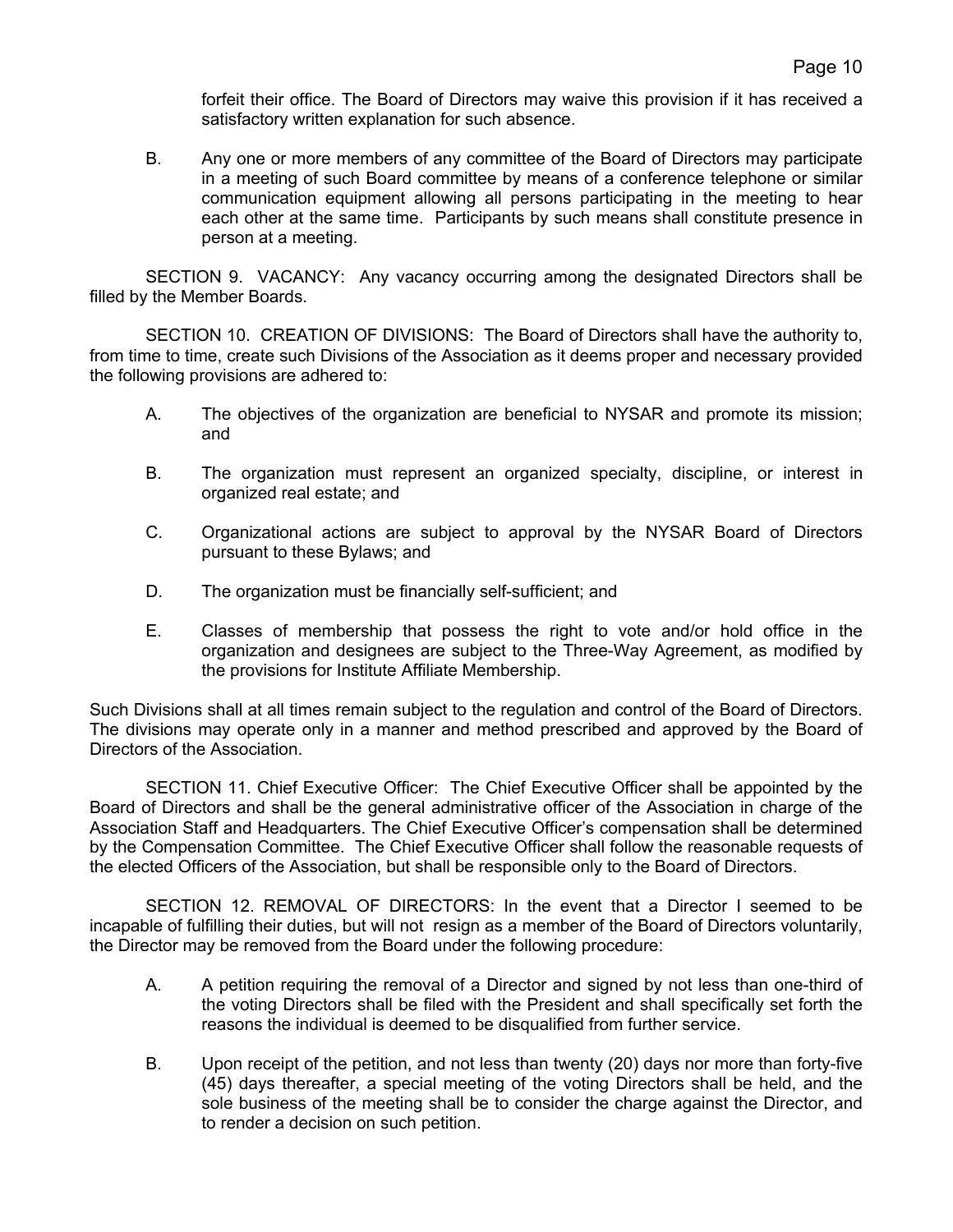C. The special meeting shall be conducted by the President. Provided a quorum is present, a three-fourths vote of the Directors present and voting shall be required for removal from the Board of Directors.

### **ARTICLE VI - MEMBERSHIP MEETINGS**

SECTION 1. ANNUAL MEETINGS: The Association shall hold an Annual Membership Meeting at a place and date to be selected and approved by the Board of Directors. The Board of Directors is authorized to commit the Association as to locations and dates for the Annual Membership Meetings up to five (5) years in advance from the year the action is taken.

SECTION 2. SPECIAL MEETINGS: The President may at any time call a special meeting of the Association, or when requested to do so by not less than one hundred (100) members from at least four (4) Member Boards. Notices of special meetings, stating the purpose for which it is being called, shall be sent by mail, facsimile, or electronic communications by the Association to all Member Boards and Individual Members at the address last furnished by them, at least two (2) weeks prior to the meeting.

SECTION 3. REPRESENTATION AT SPECIAL AND ANNUAL MEMBER MEETINGS: Each Member Board shall have one (1) Delegate and (1) Alternate for each two hundred (200) members and one (1) Additional Delegate and one (1) Alternate for each additional (200) members thereafter. However, each Member Board shall be entitled to no less than the number of Delegates and Alternates allowed based on the REALTOR® membership totals of the first day of April preceding membership meetings. Alternates shall vote only in the absence of any accredited Delegate, and the number of votes cast by any Member Board on any questions shall be limited to the number of accredited Delegates actually present at the time. No proxy voting is permitted. Only Delegates, or in their absence, qualified Alternates, shall be permitted to vote at the Annual Membership Meeting.

SECTION 4. MEMBERSHIP LIST: The membership list is submitted by each Member Board as updated by the first day of April preceding the Annual Membership Meeting according to those records on file in the Association Headquarters shall determine the number of Delegates for each Member Board for the Association's fiscal year.

SECTION 5. CREDENTIALS: Not later than thirty (30) days prior to the Annual Membership Meeting of this Association, nor fourteen (14) days prior to any special meeting, the Chief Executive Officer shall transmit to every Member Board in good standing sufficient credential blanks for the number of Delegates and Alternates as provided in these Bylaws. Such credentials, properly filled out, shall be filed with the Chief Executive Officer prior to the appointed hour of the meeting in accordance with the directions set forth for the return of the credentials, which in accordance with applicable law may be required to be filed utilizing an electronic online credentialing or such other process as the Chief Executive Officer determines is appropriate, from time to time.

No Delegate from any Member Board shall be entitled to recognition or to vote at Annual or special meetings without first being registered and having had their credentials approved by the NYSAR Chief Executive Officer.

No Member Board or Board Member in arrears for dues, shall be entitled to be recognized or to vote at Annual or special meetings.

SECTION 6. QUORUM: A quorum for the transaction of business at the Annual or any special meeting shall consist of at least one (1) accredited Delegate from one-third (1/3) of the Member Boards.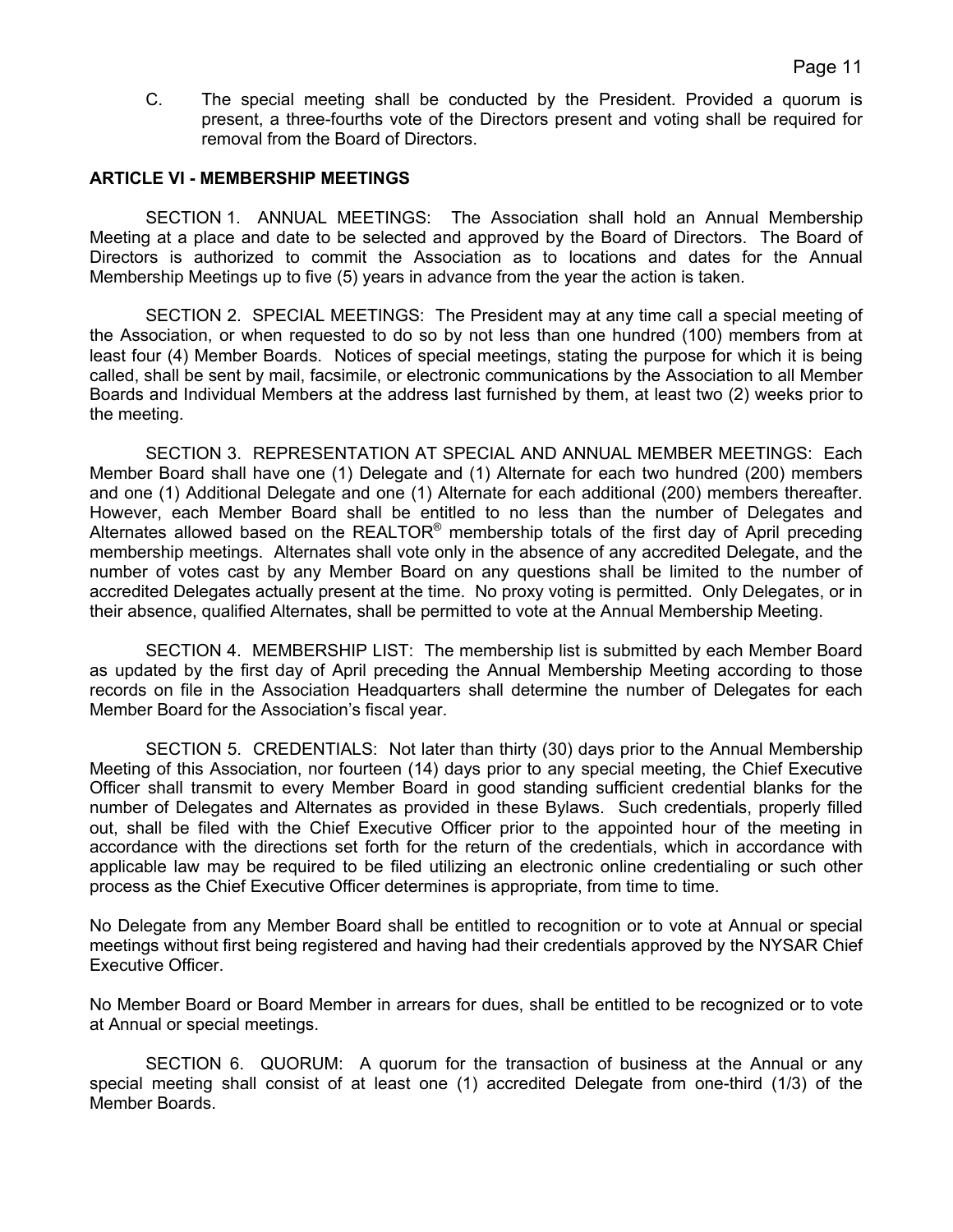SECTION 7. ORDER OF BUSINESS: The order of business for the Annual Meeting shall be as stated in the call for the meeting.

# **ARTICLE VII - FINANCIAL OPERATIONS**

SECTION 1. FISCAL YEAR: The fiscal year shall begin on January 1 each year.

SECTION 2. REVENUE: The revenue of this Association shall be derived from dues and such other sources as the Board of Directors may from time to time approve and direct.

SECTION 3. MEMBER BOARD DUES: Annual dues for each Member Board shall be at the rate as established by the Board of Directors per capita, with the exception of REALTOR<sup>®</sup> Emeritus and NYSAR Past Presidents, for Designated REALTOR® Members who hold primary membership in the Member Board's jurisdiction plus an amount equal to the rate established by the Board of Directors times the number of licensees and licensed or certified appraisers affiliated with each REALTOR<sup>®</sup> Member as employees or as independent contractors who are not REALTOR<sup>®</sup> or REALTOR-ASSOCIATE® Members plus an amount equal to the rate established by the Board of Directors times the number of AFFILIATE Members. \$2.00 of the REALTOR's<sup>®</sup> dues shall be for an Annual subscription to the New York State Association of REALTORS'® official publication. In calculating the dues payable by a Member Board, non-members, as defined in sentence one of this paragraph, shall not be included in computation of dues if dues have been paid in another Board in the state or a state contiguous thereto, provided the Board notifies the Association in writing of the identity of the Board to which dues have been remitted.

Each Member Board shall pay annually at the rate as established by the Board of Directors per capita for all REALTOR-ASSOCIATE® members of the Board. \$2.00 of the above rate shall be for an annual subscription to the New York State Association of REALTORS'® official publication.

SECTION 4. INDIVIDUAL MEMBERS: Individual REALTOR<sup>®</sup> members shall pay at the same rate as established for board member dues plus an amount equal to the Association's per REALTOR<sup>®</sup> dues obligation to the NATIONAL ASSOCIATION. Each Individual REALTOR<sup>®</sup> member or; where two or more Individual REALTOR® Members are principals at the same firm, partnership, or corporation, the Designated REALTOR® of that firm, partnership, or corporation; shall also be required to pay annual dues based upon the number of licensees and licensed or certified appraisers affiliated with that Individual REALTOR<sup>®</sup> Member as employees or independent contractors who are not Individual REALTOR® members. In calculating the dues payable to the Association by a Designated REALTOR® Member, non-member licensees shall not be included in the computation of dues if the DR has paid dues based on said non-member licensees in another Board in the state or a state contiguous thereto, provided the Designated REALTOR® notifies the Association in writing, including the names of the non-member licensees and the identity of the Board to which dues have been remitted. In the case of a Designated REALTOR<sup>®</sup> Member in a firm, partnership, or corporation whose business activity is substantially all commercial, any assessments for non-member licensees shall be limited to licensees affiliated with the Designated REALTORS® in the office where the Designated REALTOR<sup>®</sup> holds membership, and any other offices of the firm located in unassigned jurisdictions of this state.

A. A REALTOR<sup>®</sup> with a direct or indirect ownership interest in an entity engaged exclusively in soliciting and/or referring clients and customers to the REALTOR<sup>®</sup> for consideration on a substantially exclusive basis shall annually file with the association on a form approved by the association a list of the licensees affiliated with that entity and shall certify that all of the licensees affiliated with the entity are solely engaged in referring clients and customers and are not engaged in listing, selling, leasing, managing, counseling or appraising real property. The individuals disclosed on such form shall not be deemed to be licensed with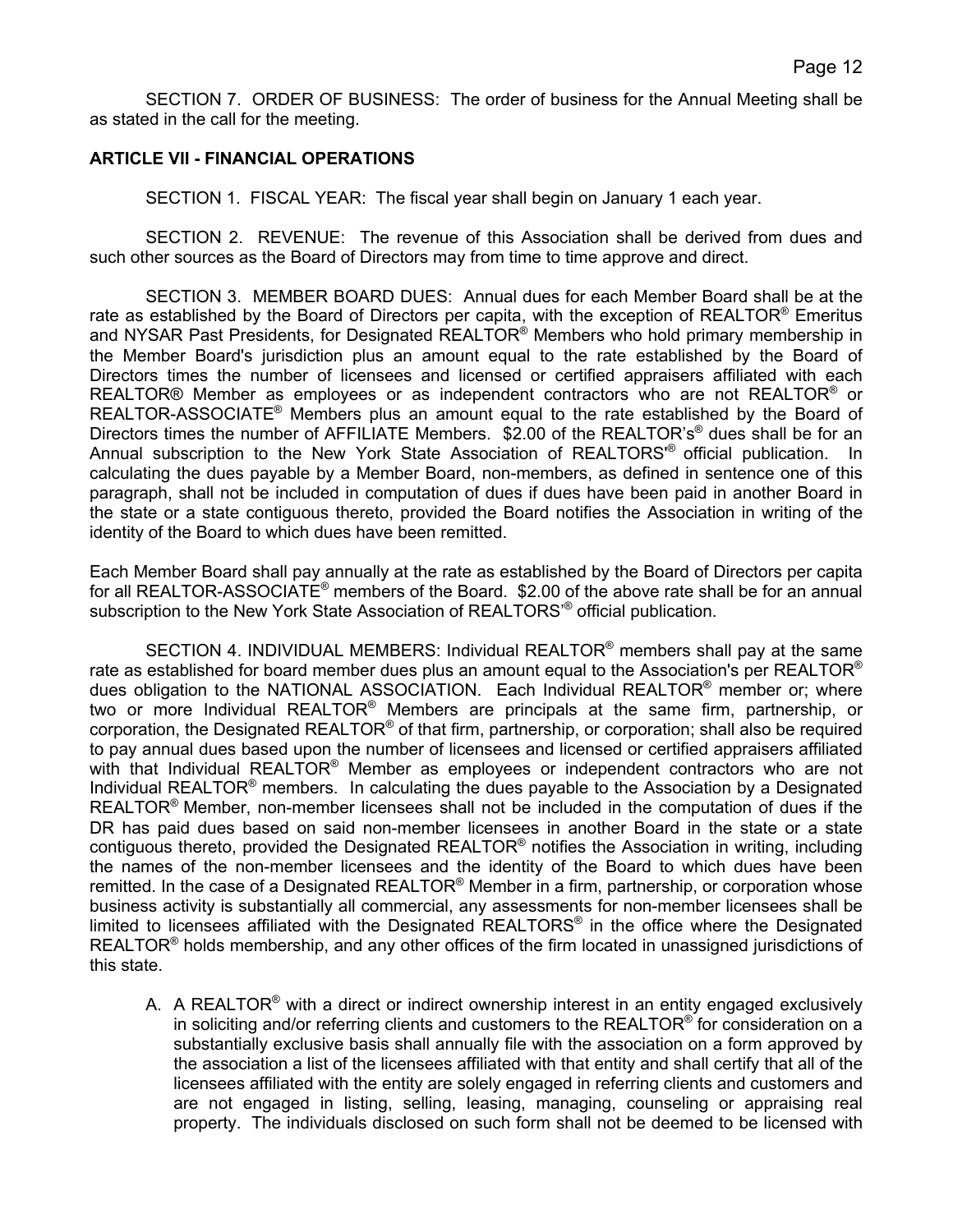the REALTOR® filing the form for purposes of this Section and shall not be included in calculating the annual dues of the Designated REALTOR®. Designated REALTORS® shall notify the association within (3) days of any change in status of licensees in a referral firm.

Membership dues shall be prorated for any licensee included on a certification form submitted to the association who during the same calendar year applies for REALTOR<sup>®</sup> or REALTOR-ASSOCIATE<sup>®</sup> membership in the association. However, membership dues shall not be prorated if the licensee held REALTOR<sup>®</sup> or REALTOR-ASSOCIATE<sup>®</sup> membership during the preceding calendar year. (Amended 11/09 and 11/14)

The annual dues of this Individual REALTOR® Member shall be the sum total of the annual dues of an Individual REALTOR® Member plus an amount equal to the annual dues times the number of licensees and licensed or certified appraisers affiliated with the designated Individual REALTOR<sup>®</sup> Member as employees or independent contractors who are not Individual REALTOR<sup>®</sup> Members.

REALTOR® member holding secondary membership directly in the state association shall be established by the Board of Directors per year, of which \$2.00 shall be for an annual subscription to the New York State Association of REALTORS® official publication.

SECTION 5. SECONDARY MEMBERSHIP: The annual dues of each REALTOR® member holding secondary membership directly in the State Association shall be established by the Board of Directors per year, of which \$2.00 shall be for an annual subscription to the New York State Association of REALTORS® official publication.

SECTION 6. AFFILIATE MEMBERS: The dues for Affiliate Members as herein before defined shall be established by the Board of Directors per year, of which \$2.00 shall be for an annual subscription to the New York State Association of REALTORS<sup>®</sup> official publication.

SECTION 7. INSTITUTE AFFILIATE MEMBERS: The annual dues of each Institute Affiliate Member shall be as established in Article II of the Bylaws of the NATIONAL ASSOCIATION OF REALTORS®.

NOTE: The Institutes, Societies and Councils of the National Association shall be responsible for collecting and remitting dues to the National Association for Institute Affiliate Members (\$75.00). The National Association shall credit \$25.00 to the account of a local association for each Institute Affiliate Member whose office address is within the assigned territorial jurisdiction of that association, provided, however, if the office location is also within the territorial jurisdiction of a Commercial Overlay Board (COB), the \$25.00 amount will be credited to the COB, unless the Institute Affiliate Member directs that the dues be distributed to the other board. The National Association shall also credit \$25.00 to the account of state associations for each Institute Affiliate Member whose office address is located within the territorial jurisdiction of the state association. Local and state associations may not establish any additional entrance, initiation fees or dues for Institute Affiliate Members, but may provide service packages to which Institute Affiliate Members may voluntarily subscribe.

SECTION 8. CONTRIBUTIONS: Nothing in this SECTION shall prevent any persons, firms, or corporations from contributing to the Association if they are interested in the aims and purposes of this Association. Such contributors shall not necessarily have the rights of membership.

SECTION 9. PAYMENT OF DUES: Annual Association dues for all classes of membership shall become due on the first day of January each year. These dues shall be payable annually, in advance, but any Member Board shall have the right to pay its dues in quarterly installments. In January of each year, the Secretary of each Member Board shall send to the headquarters office of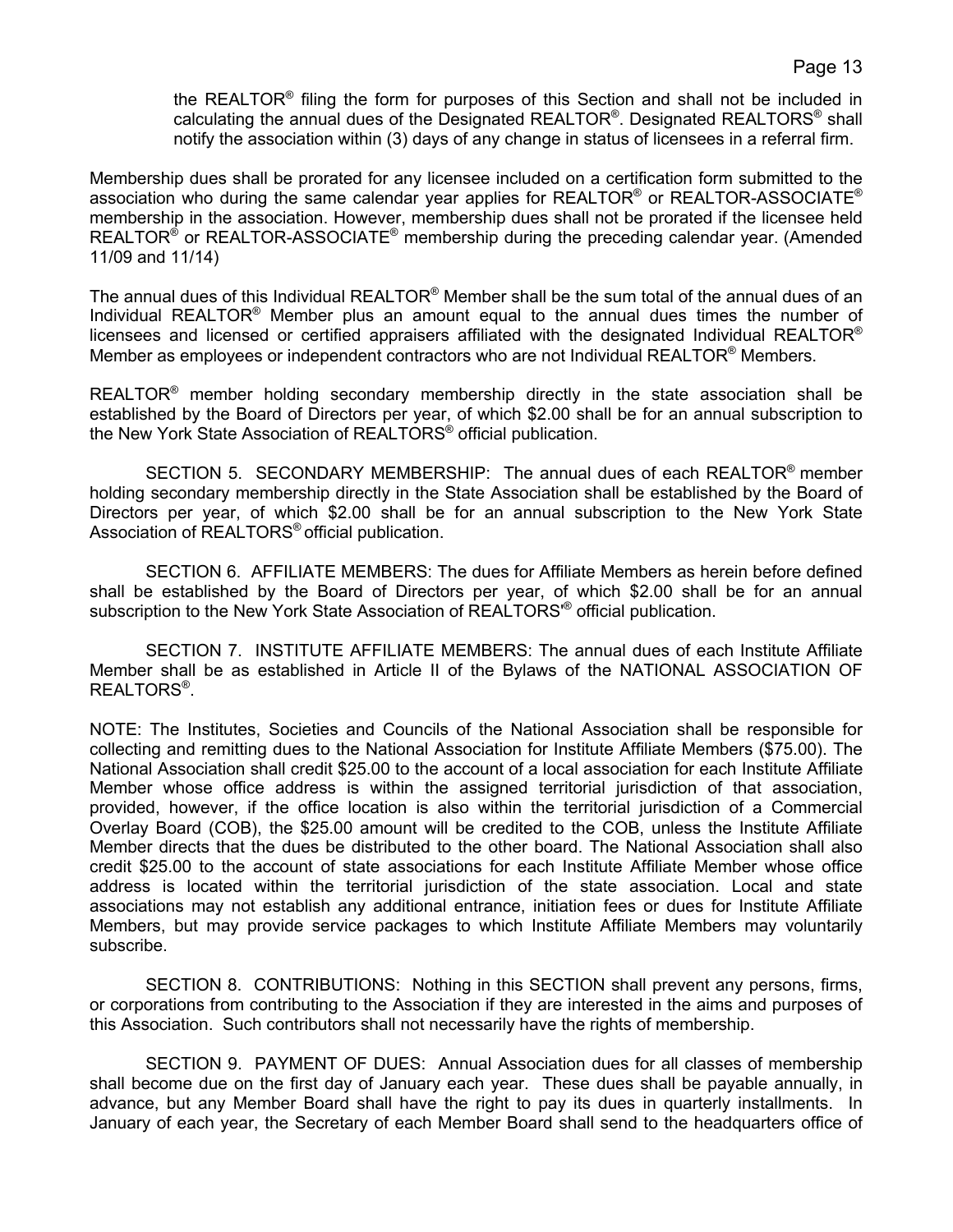the Association a complete list of its Board Members, Affiliate Members and Institute Affiliate Members and the Member Board shall pay dues for the current year upon the basis of such list. Adjustments shall be made each month for members enrolled by the Member Board during the preceding month, and when delinquent dues are collected by the Member Board, the proportion due the STATE ASSOCIATION shall be remitted promptly. Any Member Board or other member delinquent in the payment of dues for more than thirty (30) days may be dropped from membership by the Board of Directors at its discretion.

SECTION 10. RIGHT TO AUDIT: The Association reserves the right to audit the membership roster of any Member Board.

SECTION 11. DISBURSEMENT OF FUNDS: Checks for disbursement of funds shall bear the signature of the Chief Executive Officer or their designee except that the signature of either the President-Elect or the Secretary/Treasurer may be substituted for that of the designated signer in the event of their absence, resignation, death, or disability. No checks shall be drawn payable to cash.

# **ARTICLE VIII - COMMITTEES**

SECTION 1. STANDING COMMITTEES: The President, upon assuming office, shall appoint such committees as shall be necessary to carry on the work of the Association. The Standing Committees shall be: Budget and Finance Committee, Nominating Committee, Executive Committee, Compensation Committee, Legal Action Committee, Professional Standards Committee, Organizational Planning Committee, Legislative Steering Committee, Appraisal Committee and Grievance Committee. Except as specified for the Committees in this Article VII, Section 1, or elsewhere in these Bylaws, the Standing Committee members shall be appointed to by the Board.

A. BUDGET AND FINANCE COMMITTEE: The Budget and Finance Committee shall consist of the President, President-Elect, Secretary/Treasurer, and six (6) REALTOR® or REALTOR-ASSOCIATE® members appointed from the general membership of the Association. The appointed members shall serve for terms of three (3) years. Each year two (2) members shall be appointed for terms of three (3) years each. In addition one (1) individual from each local board/association representing 10% or more of the total NYSAR membership as of January 1 of each year shall be appointed by the NYSAR President for a period of one (1) year.

The President-Elect of the Association at the Annual Meeting of the Board of Directors shall make the necessary appointments to fill the vacancies created by those terms expiring at the end of the calendar year. Other vacancies on the Budget and Finance Committee shall be filled by Presidential appointment. The Budget and Finance Committee shall prepare, with the assistance of the Chief Executive Officer and shall place on file in the Association Headquarters no later than thirty (30) days prior to the Annual Meeting of each year, a budget of income and expense showing estimated receipts and expenses for the subsequent year. The Committee shall also submit the proposed budget to the Annual Meeting of the Association's Board of Directors. After its adoption it shall become part of the Association's regular financial statement. The Secretary/Treasurer of the Association shall be the Chairperson of the Budget and Finance Committee.

The Board of Directors shall have the power to amend in any way, at any time, the annual budget as adopted. The Executive Committee shall not have the power to increase the budget but shall have the power to transfer certain allocations in the budget from one account to another so long as there is no increase in the total budget.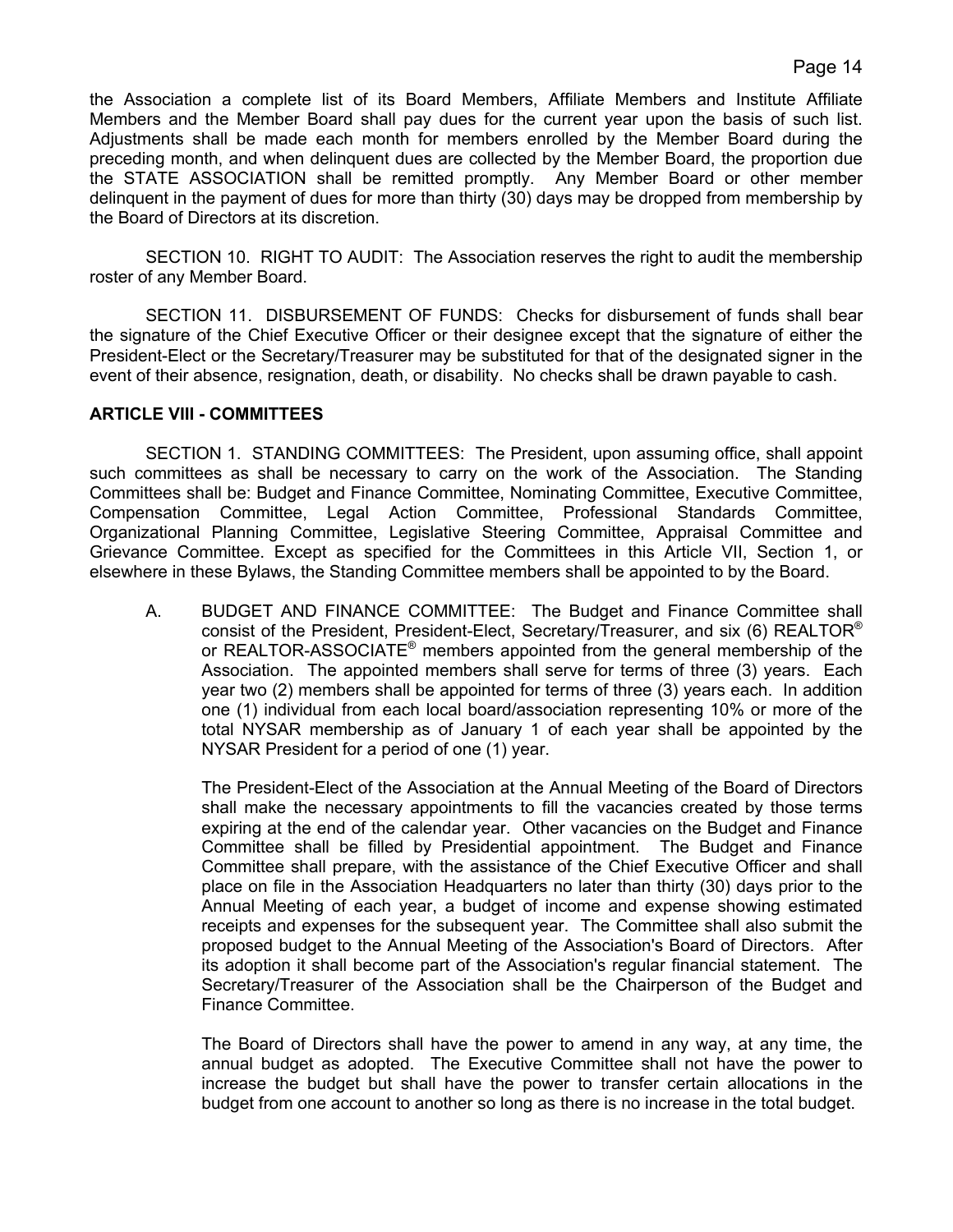# B. NOMINATING COMMITTEE:

- 1. The Board of Directors, upon recommendation of the President-Elect at its annual meeting each year shall ratify a Nominating Committee for the following year.
- 2. Chair of the Nominating Committee: The Immediate Past President shall serve as the Chair of the Nominating Committee. In the event that the Immediate Past President is unable to serve as the Chair, then the next most recent of the appointed Past Presidents shall be the Chair.
- 3. Composition of the Nominating Committee: Two (2) additional NYSAR Past Presidents shall be members of the Nominating Committee. Additionally, one member and alternate shall be appointed from each local board/association representing a minimum of 10% of the total NYSAR membership as of January 1 of each year. There shall be one (1) member from each of the NYSAR Regions, who shall be qualified members of the Association as defined in ARTICLE III, SECTIONS 1(B) and 1(C). Furthermore, the Board of Directors upon recommendation of the President-Elect shall elect an alternate from the same region as the Nominating Committee member. The alternate shall be allowed to serve only in the absence of the elected Committee member from any scheduled meeting of the Nominating Committee.
- 4. Replacement Members: Any member who is or who becomes a candidate for elective office of the Association must resign from the Nominating Committee. In such event, the President shall appoint a replacement.
- 5. Terms of Service on Nominating Committee: Members shall serve one-year terms and may serve two consecutive terms. At the conclusion of a second consecutive term the member cannot serve again as a member of the Nominating Committee until there is at least one intervening year. A past and ineligible member of the Committee shall not serve as alternate during the first intervening year.
- 6. Confidentiality Agreement: Members and alternates on the Nominating Committee shall be required to sign the Nominating Committee Confidentiality & Fiduciary Agreement within 60 days after being ratified by the Board of Directors. Failure to comply shall be an automatic disqualifier.
- 7. Reports of Nominating Committee: The Committee shall submit its report which shall include nominations for Officers of the Association and those Directors subject to election by the Delegate Body.

A report of this Nominating Committee shall be sent by mail, facsimile or electronic communications to each member of the Board of Directors and each member Board within 30 days of the Committee reporting its recommendations to the NYSAR CEO but no later than sixty (60) days in advance of the meetings at which such elections shall be made.

C. EXECUTIVE COMMITTEE: The Executive Committee shall consist of the Association President, who shall act as Chairperson; the President-Elect, who shall serve as Vice Chairperson; Secretary/Treasurer; Immediate Past President; the Chairpersons of the Legal Action Committee, the Professional Standards Committee, the Organizational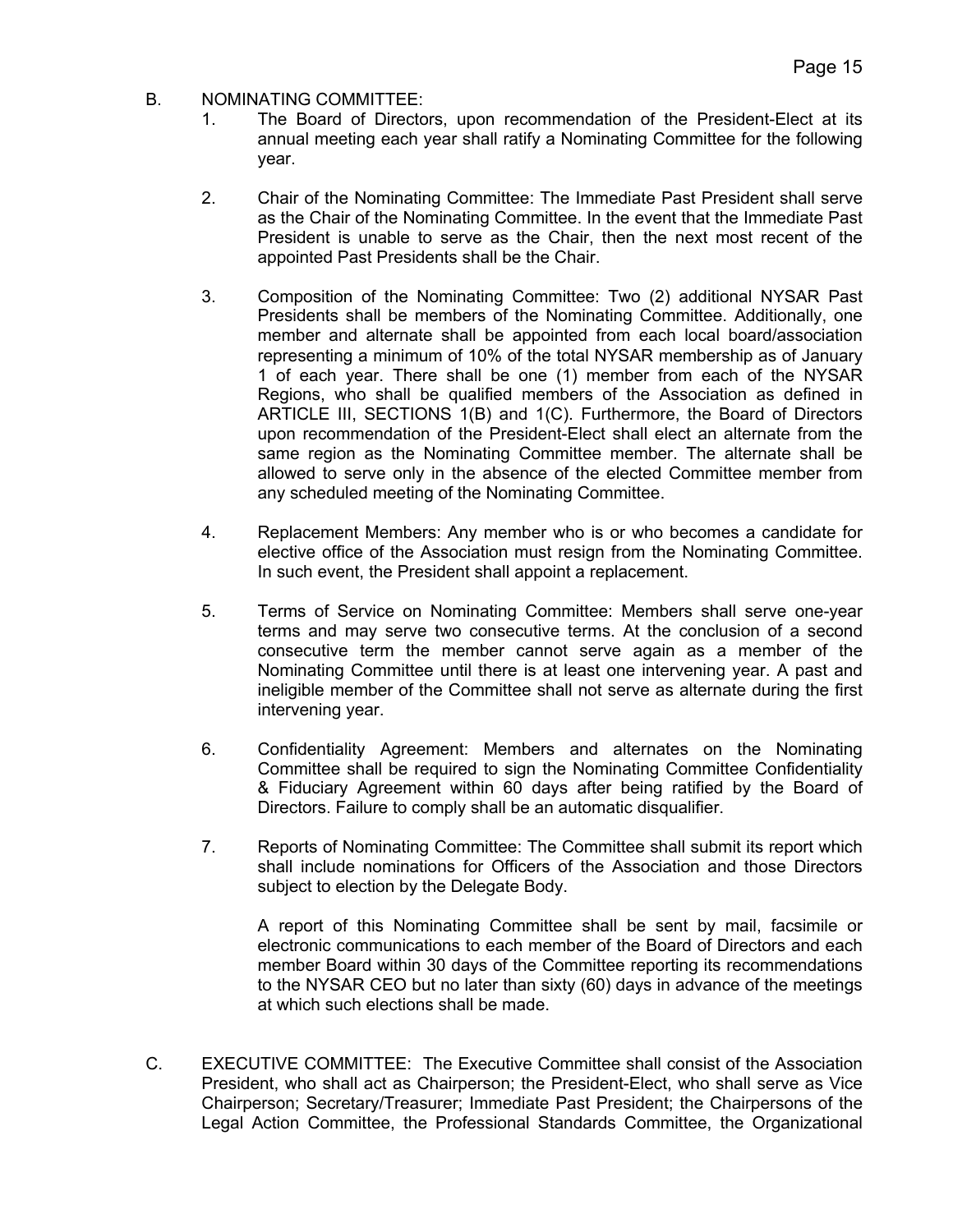Planning Committee, the Legislative Steering Committee, and the Appraisal Committee; the President of the New York State Commercial Association of REALTORS®; the NAR Regional Vice President or NAR elected officer (if from New York State) during their term of office. Representatives would have full membership rights with one seat each for a term of one (1) year; the Chair of the Local Board/Association Executives Forum for a term of one (1) year without vote; and nine (9) Presidential appointees, each to have three (3) year terms. Of the nine (9) appointees, only three (3) may be Past Presidents and a maximum of one (1) Past President may be appointed each year. Appointees may serve only one (1) term of three (3) years and may not be reappointed for a period of one (1) year. Individuals qualifying for two (2) positions on the Executive Committee will serve in a dual capacity. In the event of a vacancy of an appointed member occurs, the unexpired term shall be filled by appointment of the President. In addition each local board/association representing 10% or more of the total NYSAR membership as of January 1 of each year shall have the privilege of appointing one (1) member of that local board/association not presently serving on the Executive Committee for a period of one (1) year.

It shall be the function of the Executive Committee to have and exercise the authority of the Board of Directors in the management of the business of the Association between meetings of the Board; and to review recommendations proposed by committees and oversight as to the policies of the Association. Executive Committee votes must be cast in person via audio/video conference or face-to-face meetings. The final decision with respect to all proposals rests with the Board of Directors.

D. COMPENSATION COMMITTEE: The Compensation Committee shall be comprised of three members including the Immediate Past President who shall serve as Chair, the current President and the current President-Elect. In addition, the current Secretary/Treasurer shall serve as an alternate member, participating in meetings but not as a voting member, unless one of the other members is absent from the meeting. Members will be required to sign a confidentiality agreement to serve on the Compensation Committee.

Upon and subsequent to the determination by the Executive Committee of the maximum authorized term of any contract with the Chief Executive Officer of the Association, it shall be the function of the Compensation Committee to determine the terms and conditions of any Contract with the Chief Executive Officer of the Association, and any modification(s) thereof, which shall constitute the exercise of the delegated authority of the Board of Directors with respect to approval of the terms and conditions of any contract with the Chief Executive Officer of the Association, including but not limited to any discretionary determination(s) which may be made with respect to any provision(s) of such contract; provided, however, that the aggregate annual expense for salary and benefits of any such contract shall not occasion an exceedance of the year's budget expense item designated for Salaries and employee benefit items.

The Compensation Committee shall meet at such times and places as designated by the Chair of this Committee.

E. REGIONS: For administrative purposes, the Board of Directors shall divide the state into regions. The regions shall be utilized when a committee appointment requires a regional representative. The Board of Directors has the discretion to change the number if regions as well as the geographic area of each region.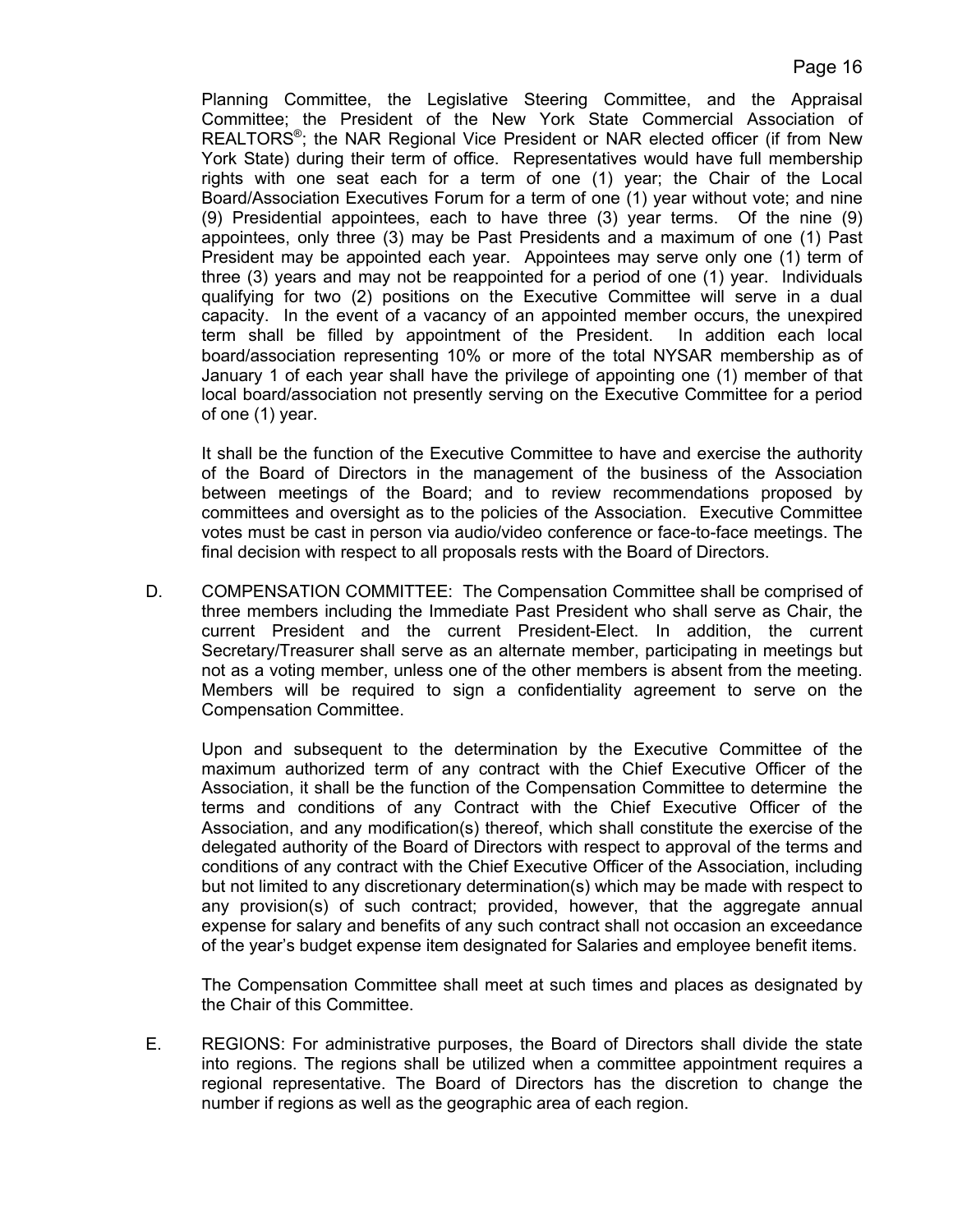# **ARTICLE IX - RULES AND REGULATIONS**

SECTION 1. RULES OF ORDER: Robert's Rules of Order, latest edition, shall be recognized as the authority governing the meetings of the Association, its Board of Directors, and committees in all instances wherein its provisions do not conflict with these Bylaws.

SECTION 2. CODE OF ETHICS: The Code of Ethics of the NATIONAL ASSOCIATION OF  $REALTORS<sup>®</sup>$  is adopted as the Code of Ethics of this Association and shall be considered a part of its rules and regulations, and the Code of Ethics and the rules and regulations of the Association shall in the future be deemed to be amended and changed whenever said Code of Ethics is amended or changed by the NATIONAL ASSOCIATION.

SECTION 3. HARRASSMENT: Any member of the Association may be reprimanded, placed on probation, suspended or expelled for harassment of an Association or MLS employee or Association member, officer or director after an investigation in accordance with the procedures of the Association. As used in this Section, harassment means any verbal or physical conduct including threatening or obscene language, unwelcome sexual advances, stalking, actions including strikes, shoves, kicks, or other similar physical contact, or threat to do the same, or any other conduct with the purpose or effect of unreasonably interfering with an individual's work performance by creating a hostile, intimidating or offensive work environment.

The decision of the appropriate disciplinary action to be taken shall be made by the investigatory team comprised of the President, and President-Elect and one member of the Board of Directors selected by the highest-ranking officer not named in the complaint, upon consultation with legal counsel for the Association. Disciplinary action may include any sanction authorized in the Association's Code of Ethics and Arbitration Manual. If the complaint names the President or President-Elect, they may not participate in the proceedings and shall be replaced by the Immediate Past President or, alternatively, by another member of the Board of Directors selected by the highest-ranking officer not named in the complaint.

SECTION 4. RULES FOR MANAGEMENT OF THE ASSOCIATION: The Board of Directors shall have the power to adopt such rules and regulations, as it deems necessary and proper for the management and the conduct of the Affairs of this Association.

### **ARTICLE X - ARBITRATION AND ETHICS HEARINGS**

SECTION 1. ESTABLISHMENT: The Professional Standards Committee shall be responsible for conducting arbitration and/or ethics hearings as provided for in SECTION 2 of this ARTICLE. Members of the Committee shall be appointed by the President, provided that the President shall have the power to appoint a substitute who may be a party to the controversy or who may be disqualified for any valid reason. The President of the New York State Association of REALTORS® Inc. shall appoint the Chairperson of the Committee from among its members.

SECTION 2. JURISDICTION: Allegations of ethical violations and contractual disputes (and specific non-contractual disputes as defined in Standards of Practice 17-4) between REALTORS<sup>®</sup> and between REALTORS<sup>®</sup> and their customers or clients may be submitted to an ethics or arbitration panel at the State Association level under the following circumstances:

- A. Allegations of unethical conduct made against a REALTOR<sup>®</sup> who is directly a member of the State Association and not a member of any local Board.
- B. Allegations of unethical conduct made against a REALTOR® or REALTOR-ASSOCIATE® in the instance in which the local Board, because of size or other valid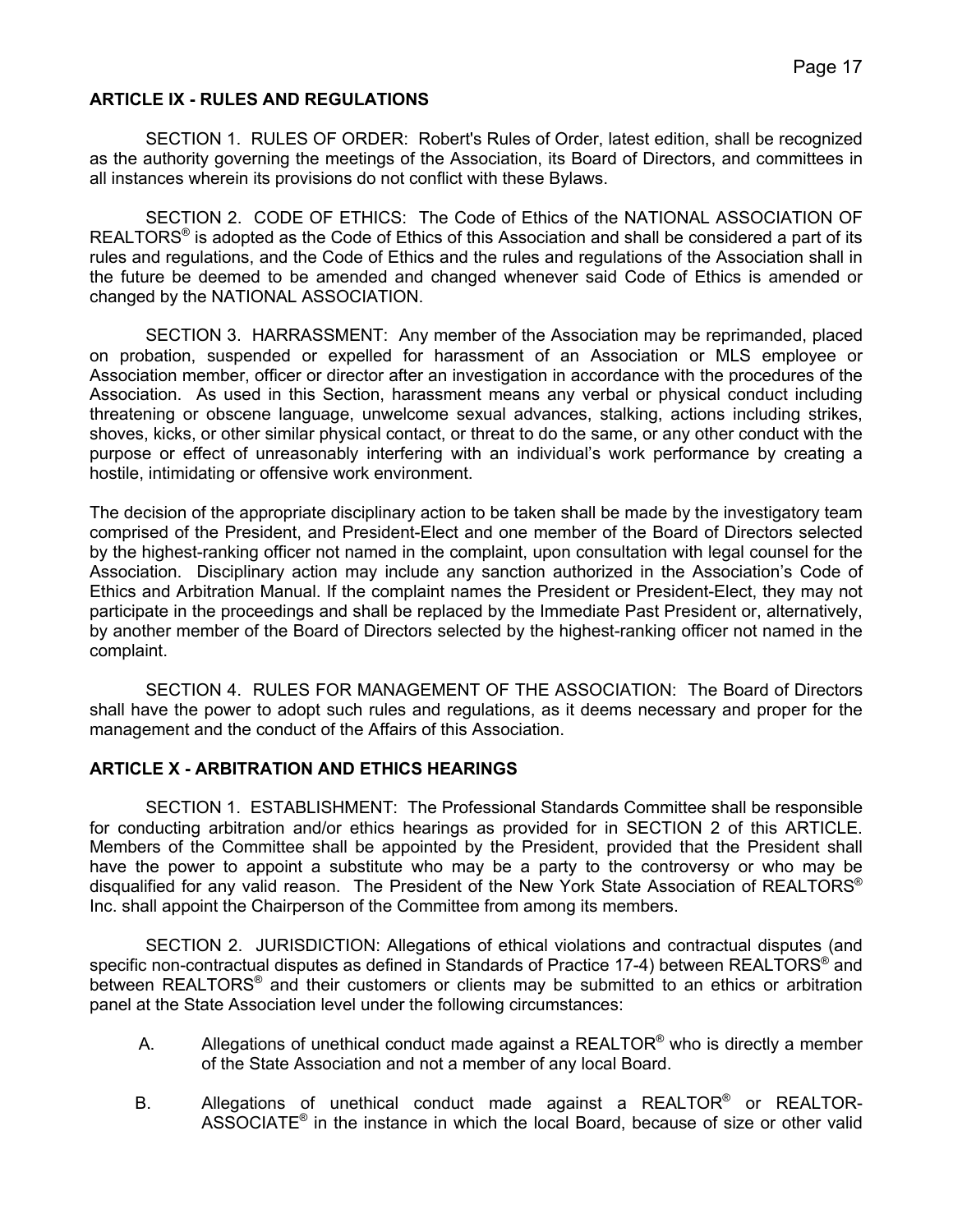reason, determines that it cannot provide a due process hearing of the matter and petitions the State Association to conduct a hearing.

- C. Contractual disputes (and specific non-contractual disputes as defined in Standards of Practice17-4) between REALTORS<sup>®</sup> who are not members of the same Board where the matter has been referred to the State Association by both local Boards.
- D. Contractual disputes (and specific non-contractual disputes as defined in Standards of Practice 17-4) between REALTORS<sup>®</sup> who are directly members of the State Association and are not members of any board.
- E. Contractual disputes (and specific non-contractual disputes as defined in Standard of Practice 17-4 between a REALTOR<sup>®</sup> who does not hold membership in any Board, but is directly a member of the State Association, and a REALTOR<sup>®</sup> who is a member of a Board.
- F. Contractual disputes (and specific non-contractual disputes as defined in Standard of Practice 17-4 between REALTOR® Members of the same Board where the Board with good and sufficient reason is unable to arbitrate the controversy. (Explanation: This provision is not designed to relieve a local Board of its primary responsibility to resolve differences arising between members of the same Board. The section recognizes that in some Boards with limited membership, usual arbitration procedures may be impossible.)
- G. Contractual disputes between a customer or a client and a REALTOR<sup>®</sup> where the Board with good and sufficient reason is unable to arbitrate the dispute or the REALTOR® is a direct member of the State Association.

The Committee shall also have the power and authority to hear and determine cases of misconduct as outlined in SECTION 5 of these Bylaws. That upon finding that a member is guilty of a violation of the Code of Ethics the Committee shall have the powers to reprimand such member. In the event the Committee feels that a letter of censure, suspension, expulsion or other penalty is warranted, such recommendation should be made known to the Board of Directors. In the event the Committee recommends a letter of censure, suspension, expulsion or other penalty, the party thus affected shall be automatically deemed to have filed his written demand for review.

SECTION 3. MISCONDUCT: Misconduct shall include any violation of the Code of Ethics of the NATIONAL ASSOCIATION OF REALTORS® or of these Bylaws; false or malicious injury to the business reputation of a member; and other conduct which discredits the Association or the real estate profession. Misconduct shall also include the failure of any member to comply, conform, or obey any decision, directive, or ruling of the Board of Directors of this Association or of its officers or one of its Committees.

SECTION 4. USE OF NEW YORK STATE ASSOCIATION OF REALTORS® PROFESSIONAL STANDARDS COMMITTEE MEMBERS BY LOCAL BOARDS/ASSOCIATIONS FOR HEARINGS: Any local BOARD or ASSOCIATION wishing to enter into a cooperative arrangement to enforce the Code of Ethics by utilizing individuals who are members of the New York State Association of REALTORS® Professional Standards Committee to sit as chairpersons, supplement a local hearing panel or to comprise in total a local board hearing panel may do so as long as these Bylaws and governing documents are in compliance with National Association of REALTORS® policy and procedures as of the previous January 31.